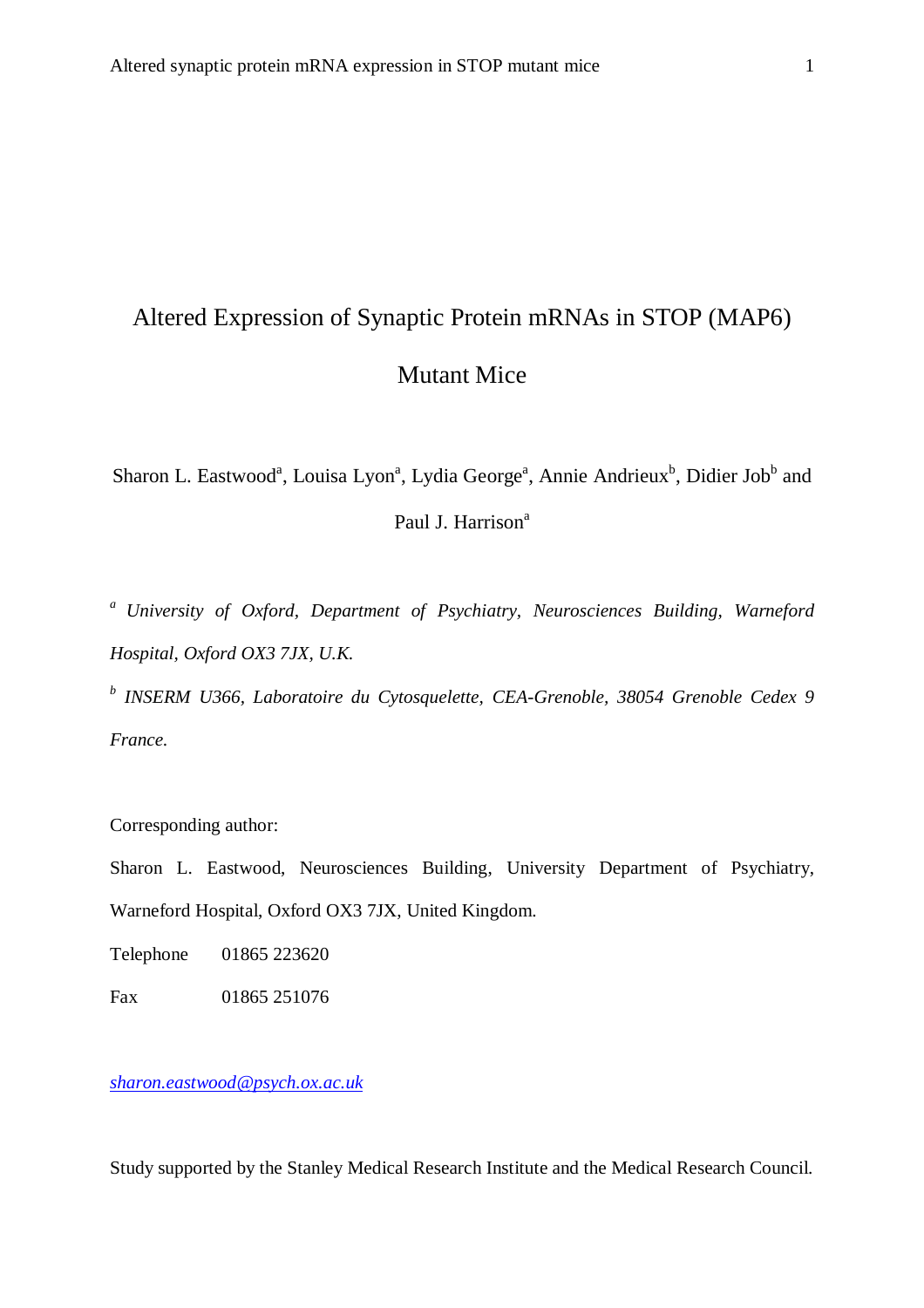#### **Abstract**

Stable tubule-only polypeptide (STOP) proteins are a family of microtubule associated proteins (MAPs) important in microtubule stabilization. Data indicating a role for microtubules in synaptic function has come from studies of the STOP null mouse, which exhibits synaptic deficits, in association with behavioural changes that are alleviated by antipsychotic treatment. These findings suggested that STOP mutant mice may be useful in studies of synaptic function, and could be especially relevant to schizophrenia, postulated to be a disorder of the synapse. Moreover, a genetic association between STOP and schizophrenia has been reported. This study aimed to further characterise synaptic alterations in STOP null and heterozygous mice. Using *in situ* hybridization histochemistry, the mRNA expression of three pre-synaptic (synaptophysin; growth associated protein-43: GAP-43; vesicular glutamate transporter-1: VGlut1) and two post-synaptic (spinophilin; MAP2) proteins, was quantified in female STOP null  $(n=7)$ , heterozygous  $(n=5)$  and wild type  $(n=6)$ mice. For STOP null and heterozygous mice, synaptophysin, VGlut1, GAP-43 and spinophilin mRNAs were decreased in the hippocampus, whilst in addition in the null mice, synaptophysin, VGlut1 and spinophilin mRNAs were decreased in the cerebellum. Alterations in synaptic protein mRNA expression were also detected in the frontal and occipital cortex. MAP2 mRNA expression was unchanged in all brain regions. The profile of mRNA changes is broadly similar to that observed in schizophrenia. Together the data provide supporting evidence for a role for microtubules in synaptic function, and suggest that STOP, or other microtubule proteins, may contribute to the synaptic pathology of schizophrenia.

Key words: in situ hybridization histochemistry; MAP6; microtubules; mRNA; schizophrenia; synapse.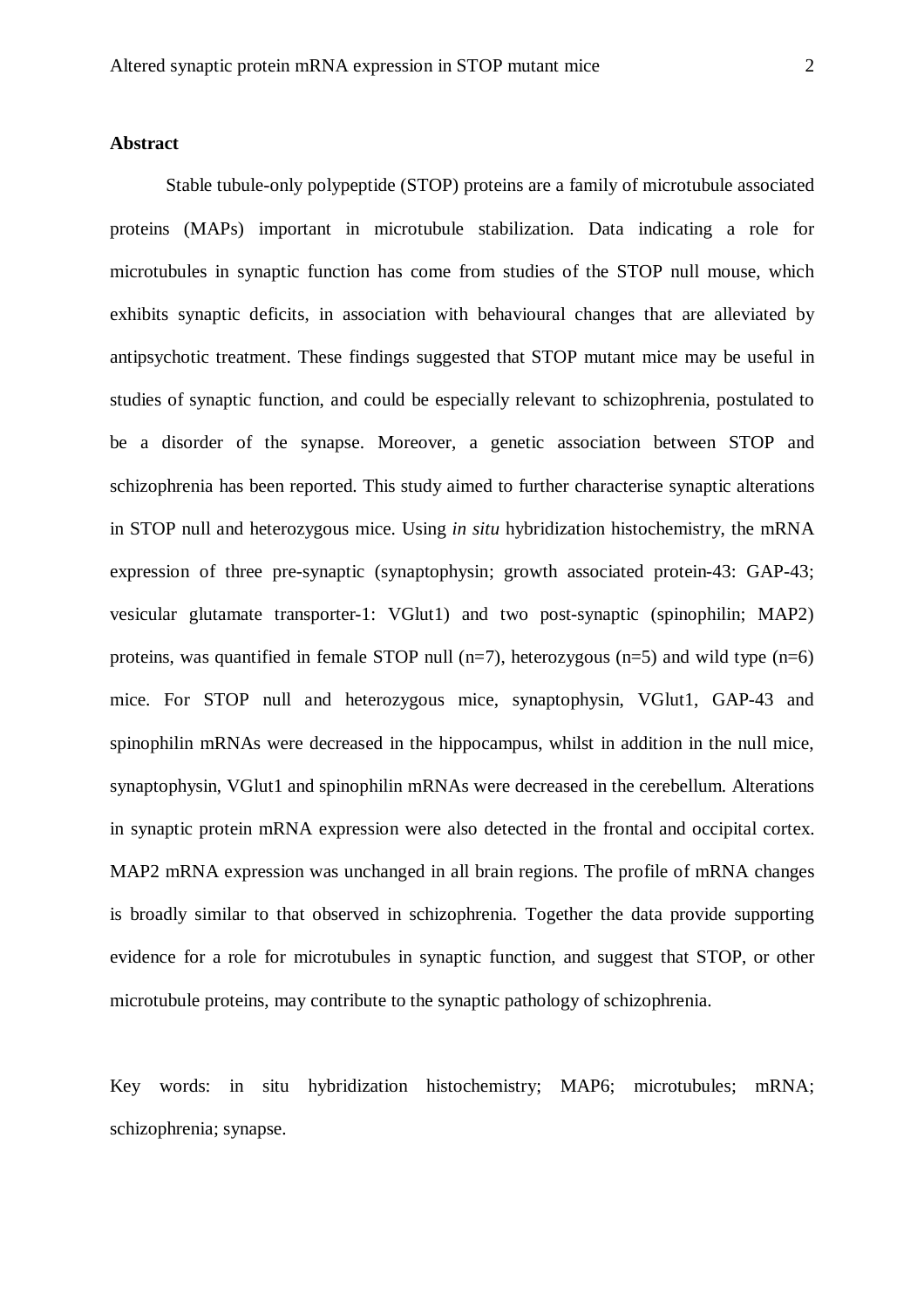# **Introduction**

STOP (stable tubule-only polypeptide) proteins are a family of calmodulin binding and regulated microtubule associated proteins (MAPs), encoded by a single gene (mouse: Mtap6, Denarier et al., 1998b; human: MAP6; Bosc et al., 2003), which play a role in microtubule stabilization in several cell types (Denarier et al., 1998a; Aguezzoul et al., 2003). The major STOP isoforms, N-STOP and E-STOP, are expressed by neurons (Bosc et al., 1999; Guillaud et al., 1998), whereas fibroblasts express F-STOP (Denarier et al., 1998a) and astrocytes and oligodendrocytes express A-STOP and O-STOP respectively (Galiano et al., 2004). In neurons, microtubule stabilization has been demonstrated to be important in neuronal migration (Schaar and McConnell, 2005; Tsai and Gleeson, 2005), morphology and function (Baas and Heidermann, 1986; Guillaud et al., 1998). Hence, like other MAPs (Mack et al., 2000; Takei et al., 2000; Feng and Walsh, 2001; Moores et al., 2004), STOP proteins are thought to play a role in normal brain development and synaptic connectivity.

To evaluate the role of STOP proteins, gene targeting was used to create the STOP null mouse (Andrieux et al., 2002). In association with impaired synaptic plasticity and decreased size of synaptic vesicle pools, STOP null mice exhibit behavioural changes, including disorganized activity, social withdrawal and nurturing defects, the latter of which were alleviated with long term typical antipsychotic drug treatment. These initial findings suggested that STOP null mice may be useful in studies of synaptic function. They could be of particular interest with respect to schizophrenia, which is proposed to be a disorder of the synapse (see Mirnics et al., 2001; Moises et al., 2002; Frankle et al., 2003) and in which the expression of several synaptic proteins is decreased (see Honer et al., 2000), and perhaps with regard to mood disorders, in which microtubule dysfunction has been hypothesised (Bianchi et al., 2005). Subsequent studies of STOP null mice have demonstrated that both sexes exhibit behavioural changes relevant to schizophrenia, including sensorimotor gating deficits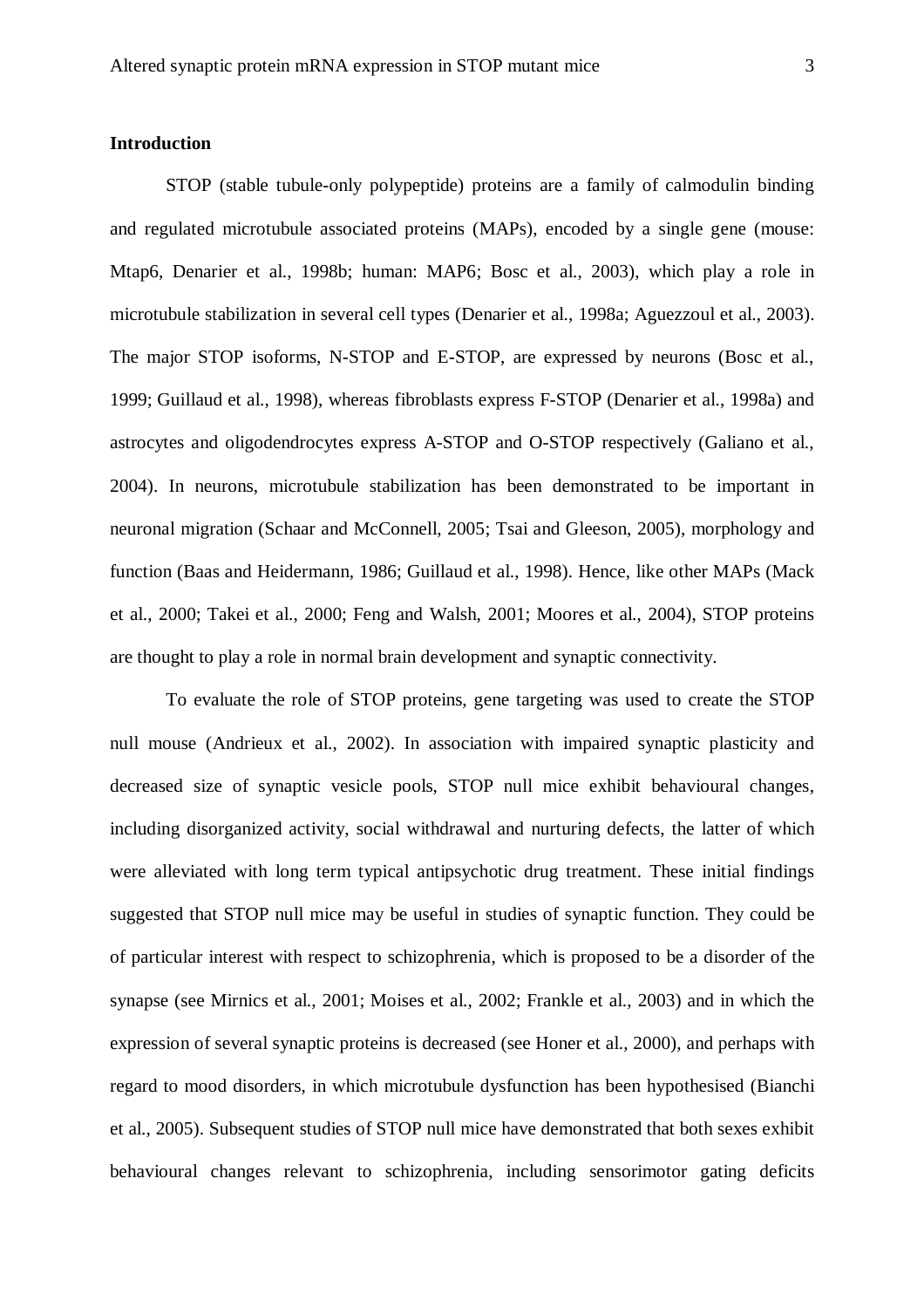(Fradley et al., 2005) and hyper-locomotor activity (Brun et al., 2005; Fradley et al., 2005), which is reversed by antipsychotic drugs (Brun et al., 2005; Fradley et al., 2005). In addition, dopaminergic changes are evident in STOP null mice. Amphetamine exacerbates the hyperlocomotor activity (Brun et al., 2005), whilst evoked dopamine efflux is increased in the nucleus accumbens (Brun et al., 2005). Based in part upon post mortem findings of decreased hippocampal MAP2 protein in schizophrenia (Arnold et al., 1991), a role for microtubules in the pathophysiology of schizophrenia has been hypothesised (Kerwin, 1993). The finding of synaptic changes in STOP null mice (Andrieux et al., 2002) suggests that altered microtubule and synaptic function may be related, and contribute to the proposed pathogenic role of microtubules in schizophrenia. The aim of the current study was to further characterise synaptic alterations noted in the STOP null mouse in terms of the expression of pre- and postsynaptic protein mRNAs, markers of synapses and synaptic function (see Discussion and Honer et al., 2000; Honer and Young, 2003; Law et al., 2004b; Eastwood and Harrison, 2005), and to extend previous studies of STOP null mice by including heterozygous as well as wild type littermates. The pre-synaptic proteins, synaptophysin, growth-associated protein-43 (GAP-43) and vesicular glutamate transporter-1 (VGlut1), and the post-synaptic protein spinophilin, were quantified as their expression has been reported to be altered in post mortem studies of schizophrenia (see Table 1). In addition, MAP2 mRNA was examined, firstly as a dendritic marker (see Discussion), and also to determine if deficits in STOP expression are compensated for by the increased expression of another MAP. We examined synaptic protein mRNAs, not only in the hippocampal CA1 subfield where synaptic vesicle pools in the STOP mice have been quantified, but extended it to include other hippocampal subfields, and additional brain regions, including the prefrontal cortex and cerebellum, all implicated in the pathophysiology of schizophrenia (Katsetos et al., 1997; Eastwood et al., 2001; Weinberger et al., 2001; Harrison, 2004).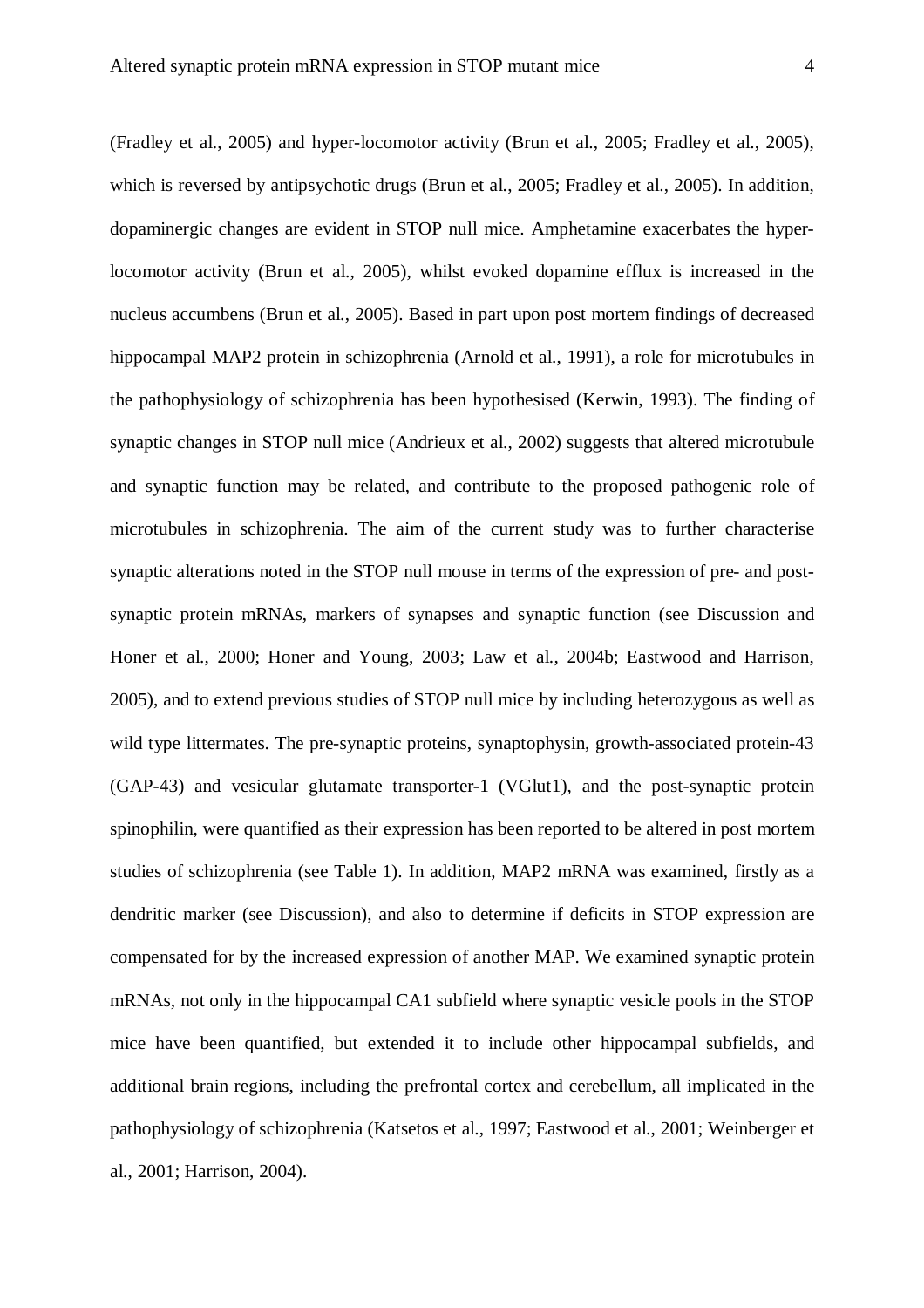### **Methods and Materials**

#### *Animals*

STOP mice were generated on a 50:50 BALBc/129 SvPas background as previously described (Andrieux et al., 2002), with gene targeting being used to replace exon 1 of the STOP gene with a non-functional construct. As the mRNAs of all of the STOP proteins characterised to date contain this exon (Denarier et al., 1998a, b), the expression of all STOP isoforms is suppressed in the null mice. Brains from 12 week old STOP null female mice  $(n=7)$ , and their wild type  $(n=5)$  and heterozygote  $(n=6)$  littermates were snap frozen by immersion in isopentane chilled on dry ice, and stored at -80ºC until use.

# *In situ hybridization histochemistry*

Frozen coronal sections (15  $\mu$ m) were cut at the level of the dorsal hippocampus (approximately at Bregma -2.30 mm; Paxinos and Franklin, 2004), the caudate putamen (approximately at Bregma 0.86 mm), and cerebellum, and collected onto Superfrost Plus slides (VWR, Lutterworth, UK). Slides were pretreated for *in situ* hybridization histochemistry (ISHH) as described (Eastwood et al., 2000a), and stored at -20°C. Oligonucleotide probes complementary to mouse STOP (bases 975-1009, Genbank accession number NM010837), synaptophysin (bases 846-884, NM009305), VGlut1 (bases 1562-1606, NM182993), GAP-43 (bases 599-628, NM008083), spinophilin (bases 1480-1519, AY508450), MAP2 (bases 698-739, BC052446) and glyceraldehyde-3-phosphate dehydrogenase (GAPDH; bases 201-239, BC095932) mRNAs were 3' end labelled with [<sup>35</sup>S]dATP (Perkin Elmer, UK) using terminal deoxynucleotidyl transferase (Promega, Southampton, UK) and established protocols (Eastwood et al., 2001). Sections were incubated overnight (GAP-43, spinophilin, MAP2 and GAPDH: 33ºC; STOP: 35ºC; synaptophysin: 34ºC; VGlut1: 42ºC) in hybridization buffer (Eastwood et al., 2000a) containing 1 million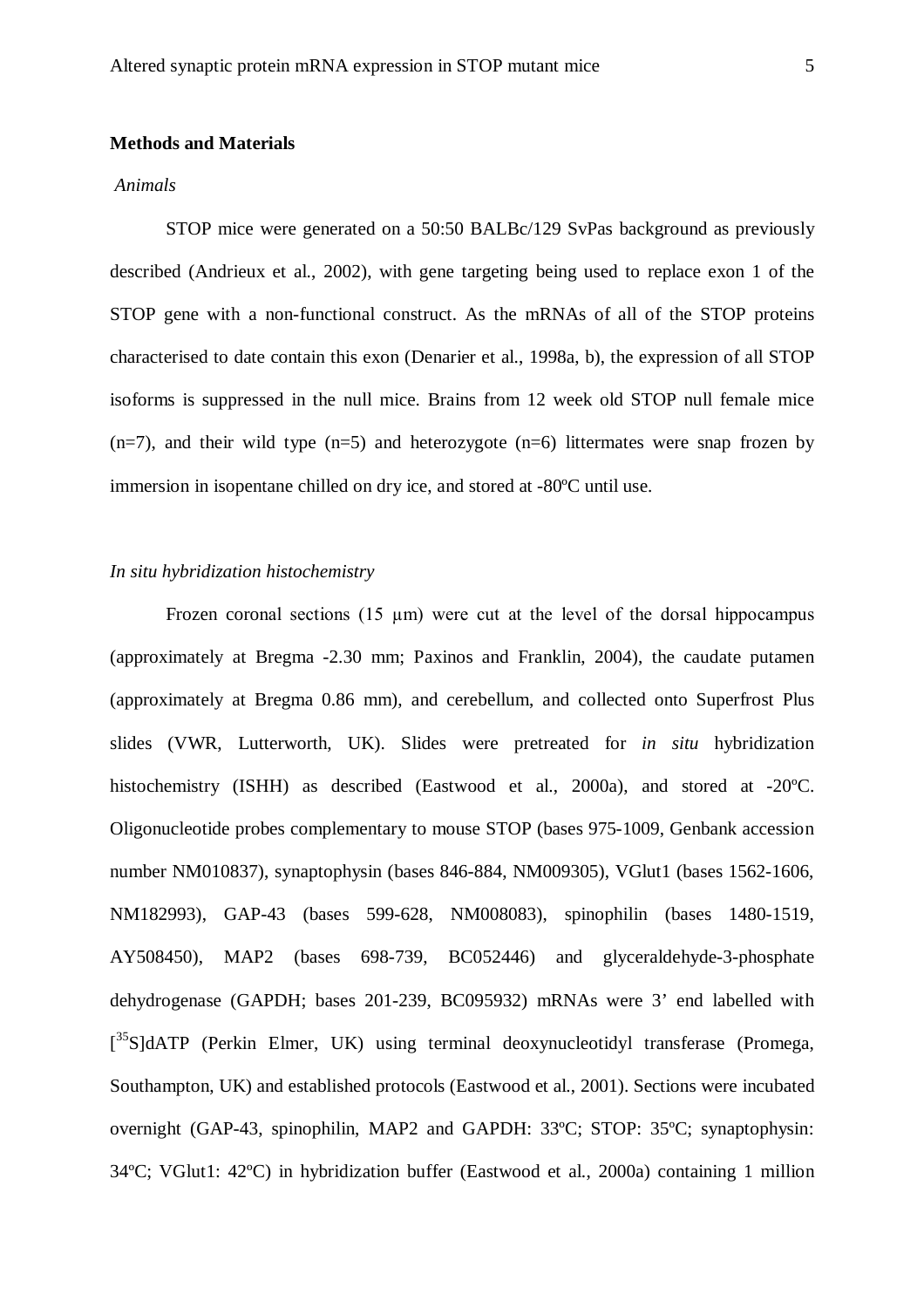counts per minute labelled probe and dithiothreitol (STOP, spinophilin, MAP2: 50mM; synaptophysin, GAP-43 and GAPDH: 20mM). For all transcripts except VGlut1 and GAP-43, post-hybridization washes were carried out with 1 X standard sodium citrate (SSC) at either 55ºC (MAP2), 58ºC (spinophilin and GAPDH) or 60ºC (synaptophysin) for 3 X 20 minutes, followed by 2 X 60 minute washes at room temperature. For GAP-43, washes were carried out in 0.5 X SSC at 58ºC for 3 X 20 minutes followed by 2 X 60 minutes at room temperature. For VGlut1, post-incubation washes were as previously published (Miyazaki et al., 2003), and consisted of 2 X 40 minute washes at 55ºC in 0.1 X SSC. Triplicate sections at each anatomical level were run concurrently for each transcript, and the hybridized sections placed against Kodak Biomax MR film (GE Healthcare, Little Chalfont, UK) alongside  ${}^{14}C$ microscales (GE Healthcare) for the following times: GAP-43, 1 day; synaptophysin, 2 days; VGlut1, 3 days; GAPDH, 4 days; MAP2 and STOP, 7 days; spinophilin, 14 days. Negative controls consisted of incubation in the presence of 50 fold excess cold unlabelled probe and ISHH with sense orientation probes.

## *Image and statistical analysis*

Autoradiographs were measured using an MCID Elite v7.0 image analysis system (Interfocus, Haverhill, UK). Optical density values obtained were calibrated to  ${}^{35}SnCi/g$  tissue equivalents using the  $^{14}$ C microscales and a conversion factor of 3, and corrected for nonspecific background signal as represented by either sense strand hybridization or incubation with excess unlabelled probe.

Measurements were taken over the granule cell layer of the dentate gyrus (DG), the pyramidal layer of CA3 and CA1, and through the depth of the overlying occipital cortex for sections taken at the level of the dorsal hippocampus. For the sections taken at the level of the caudate putatmen, measurements were taken over the dorsolateral quadrant of the caudate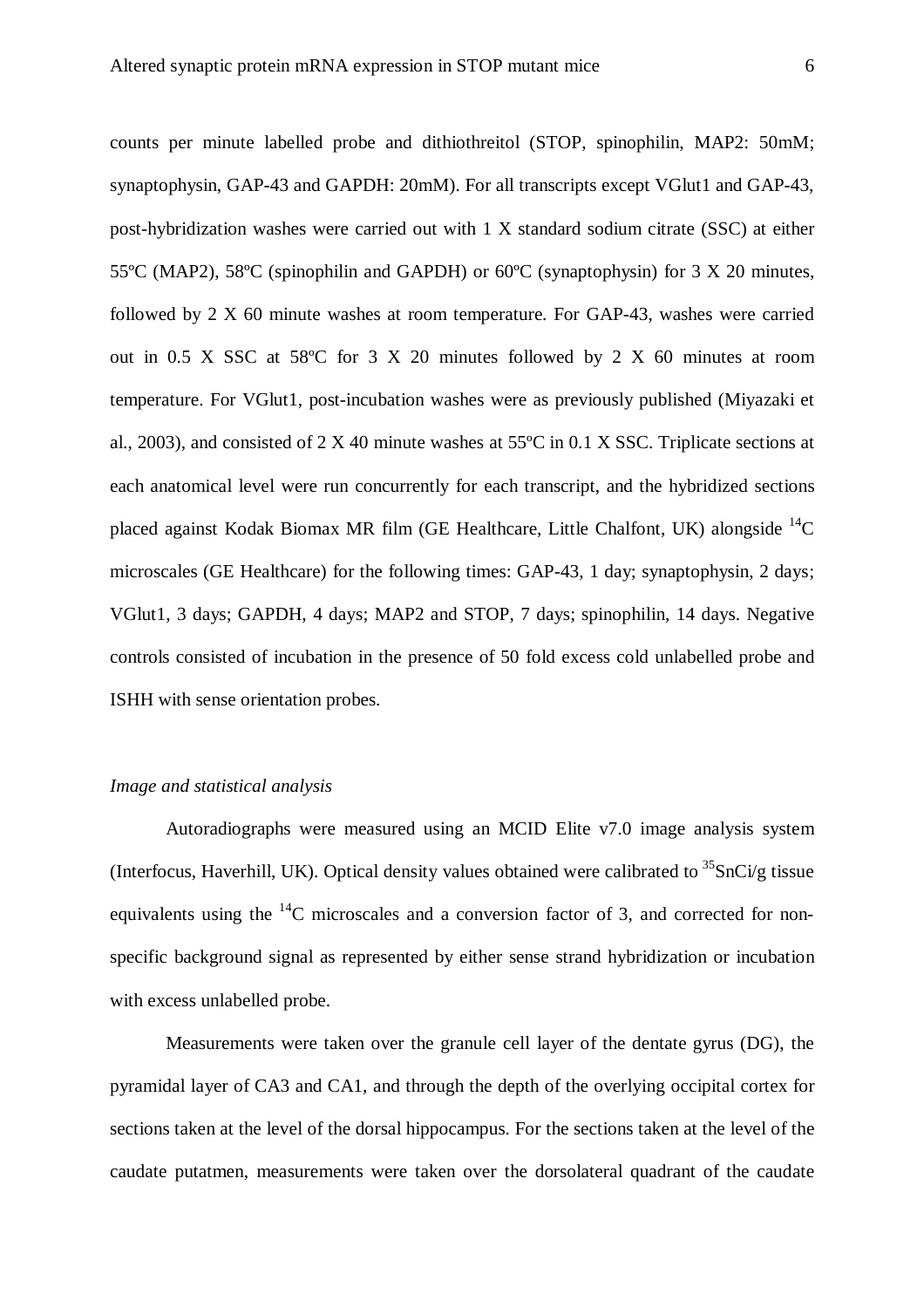putamen and through the depth of the fronto-parietal and cingulate cortex. Finally, signal was measured in the cerebellum over the granule cell layer. These areas are illustrated in Figure 1 A, B and D.

All statistical analyses were performed using SPSS v 13 software. For each transcript, analysis of variance (ANOVA) was performed to determine if there was an overall effect of genotype or an area by genotype interaction. If either were significant (P<0.05), subsequent ANOVAs were conducted for each individual brain area, with significant differences between each genotype explored using least significant difference (LSD).

#### **Results**

#### *STOP mRNA*

In order to confirm the genotype of each animal and also examine the distribution of STOP mRNA in the mouse brain (which has not been previously described), the oligonucleotide probe used was designed against exon 1 of STOP mRNA, missing in the mutant mice. STOP mRNA was detectable in all areas examined in wild type mice, with a weaker signal observed in heterozygous mice, but was not detected in the nulls (Fig. 1). Of the areas examined here, STOP mRNA signal was highest over the hippocampus, moderate over the occipital, fronto-parietal and cingulate cortex and cerebellum, with the weakest signal observed over the caudate putamen.

#### *Synaptophysin mRNA*

Synaptophysin mRNA distribution was as previously reported in rodents (Marquèze Pouey et al., 1991; Eastwood et al., 1997). In the overall ANOVA, a significant effect of genotype was detected  $(F_{2, 115}=15.55, P<0.001)$ , but not a genotype by area interaction  $(F_{14, 15}=15.55, P<0.001)$  $115=0.95$ , P=0.51). There were significant effects of genotype upon synaptophysin mRNA in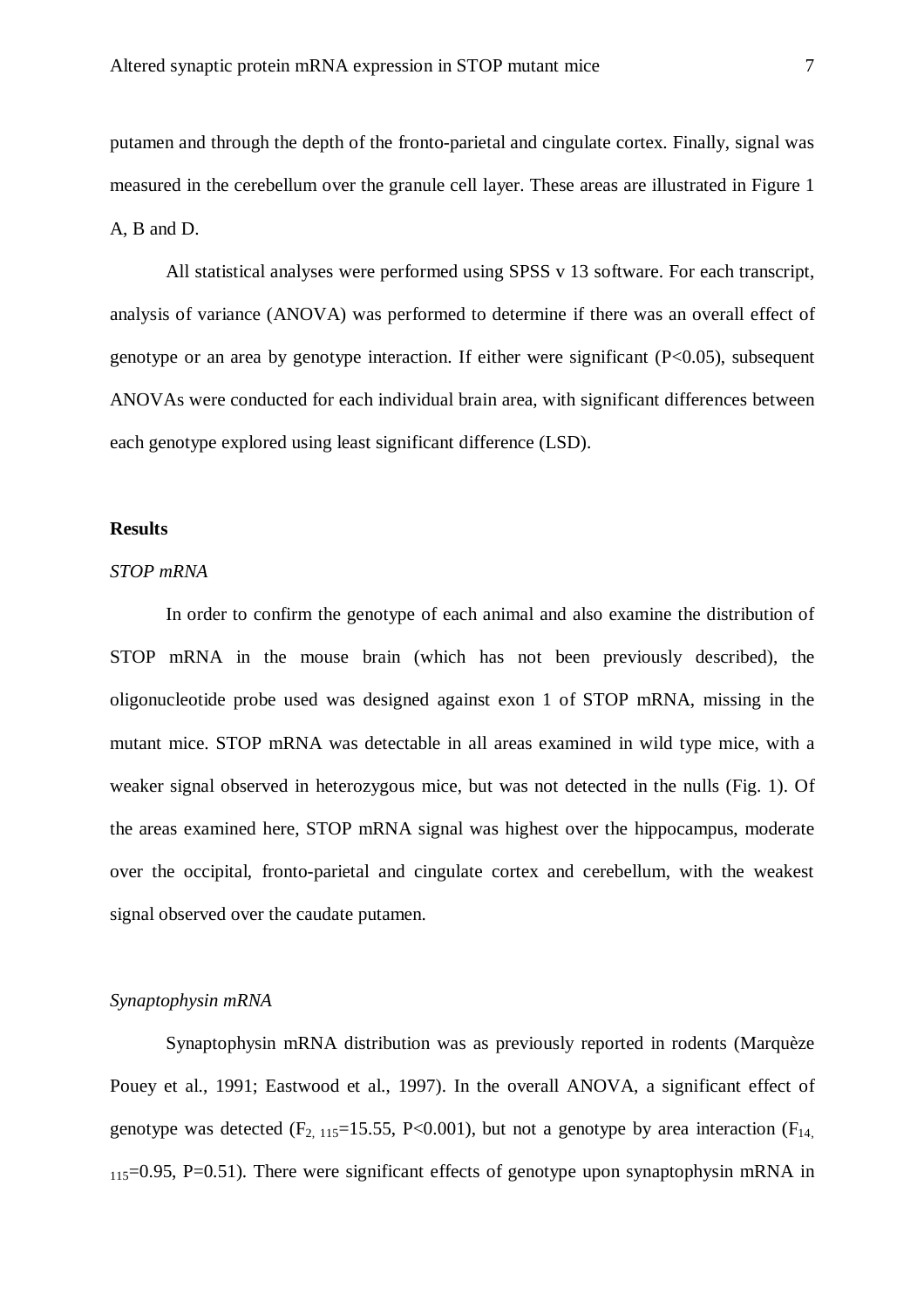CA1, occipital and fronto-parietal cortex, and a trend towards significance in the cerebellum and cingulate cortex (Table 2). The significant effects of genotype were due to decreases in synaptophysin mRNA expression in STOP null and heterozygous mice as compared to the wild type mice (Table 2).

## *VGlut1 mRNA*

VGlut1 mRNA was robustly detected in every area examined except the caudate putamen, in accordance with previous reports (Miyazaki et al., 2003). Genotype  $(F_{2, 98}=18.61,$ P<0.001) had a significant effect upon VGlut1 mRNA in the overall ANOVA, and there was a significant genotype by area interaction  $(F_{12}, 98=2.03, P=0.029)$ . Individual ANOVAs detected effects of genotype upon VGlut1 mRNA in the DG, CA3, CA1, occipital and cingulate cortex, with a trend towards significance in the cerebellum (Table 3). These effects of genotype were due to decreases in VGlut1 mRNA expression in STOP null and heterozygotes as compared to wild type mice.

#### *GAP-43 mRNA*

The distribution of GAP-43 mRNA was as previously described (Cantallops and Routtenberg, 1999). As seen in humans, but not in rat, GAP-43 mRNA was robustly detected in the DG (see Eastwood and Harrison, 1998). Genotype  $(F_{2,115}=14.30, P<0.001)$  had a significant effect upon GAP-43 mRNA in the overall ANOVA, and there was a significant genotype by area interaction  $(F_{14, 115}=2.48, P=0.004)$ . Individual ANOVAs detected effects of genotype upon GAP-43 mRNA in the DG, CA3 and CA1, with a trend towards significance for genotype upon GAP-43 mRNA in the fronto-parietal cortex (Table 4). For DG, CA3 and CA1, the effects of genotype were due to decreases in expression as compared to wild type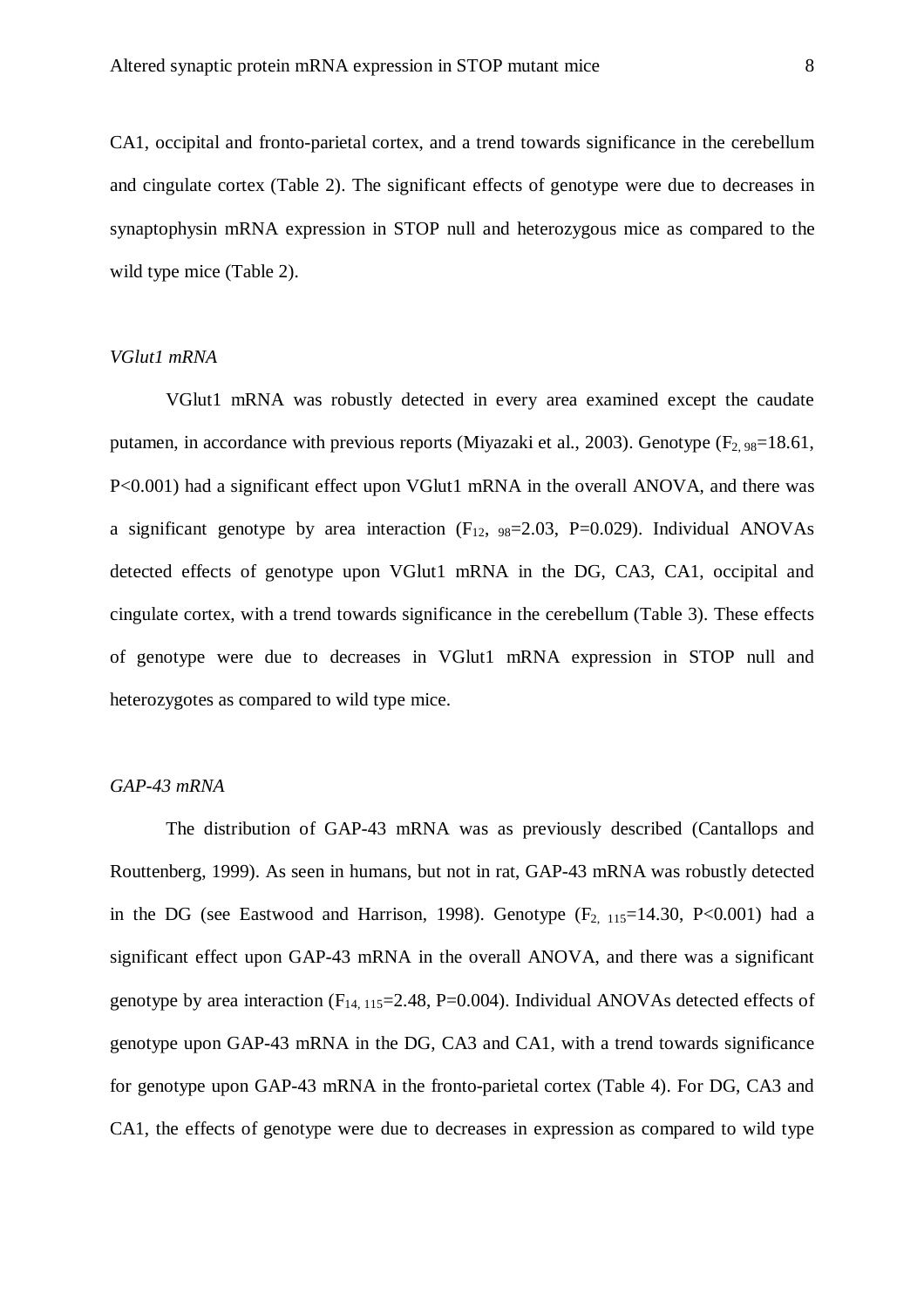mice, whilst for the fronto-parietal cortex, GAP-43 mRNA was increased in the null mice as compared to wild type mice.

#### *Spinophilin mRNA*

In agreement with previous reports in rats (Law et al., 2004a) and humans (Law et al., 2004b), the distribution of spinophilin mRNA in mutant and wild type mice was consistent with a dendritic localization, with labelling observed not only over the pyramidal cell layer, but also adjacent strata of the DG and Ammon's horn. Genotype  $(F_{2, 110} = 22.28, P < 0.001)$  had a significant effect upon spinophilin mRNA in the overall ANOVA, and there was a significant genotype by area interaction  $(F_{14, 110} = 4.03, P < 0.001)$ . Subsequent individual ANOVAs found that genotype had a significant effect upon spinophilin mRNA in the DG, CA3, CA1 and cerebellum, with trends in the occipital and fronto-parietal cortex (Table 5). For the DG, CA3, CA1, occipital cortex and cerebellum, these were due to decreases in expression as compared to wild type mice, whilst for the fronto-parietal cortex, spinophilin mRNA was increased in the STOP null mice.

#### *MAP2 mRNA*

As reported above for spinophilin mRNA, and as observed in rats and humans (Tucker et al., 1989; Law et al., 2004a, b), MAP2 mRNA distribution in the STOP mutant and wild type mice is consistent with a dendritic localization. For MAP2 mRNA in the overall ANOVA, neither a significant effect of genotype  $(F_{2, 110}=2.15, P=0.122)$ , nor a genotype by area interaction ( $F_{14, 110}$ =0.83, P=0.638) were observed (Table 6).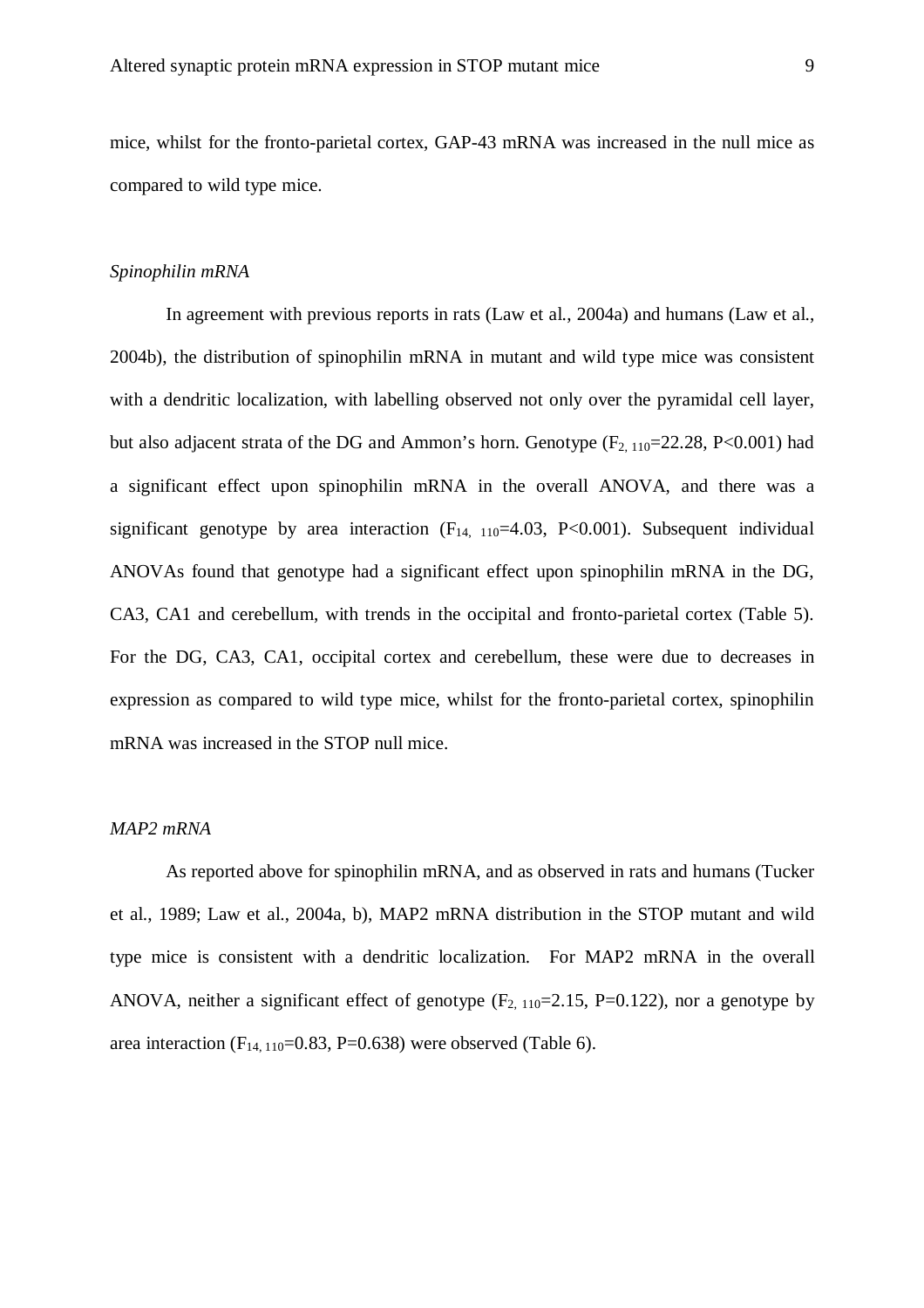#### *GAPDH mRNA*

ISHH against the house keeping gene GAPDH was carried out, as an index of overall gene expression. No significant effects of genotype  $(F_{2, 102} = 2.51, P = 0.09)$  nor genotype by area interactions ( $F_{14, 102}$ =0.90, P=0.56) were detected (Table 7).

# **Discussion**

The results of this study demonstrate that the expression of pre- and post-synaptic protein mRNAs is altered in STOP mutant mice. We will focus our discussion on how deficits in STOP and stabilized microtubules may lead to synaptic alterations. Similarities (and differences) between changes in synaptic protein expression exhibited by STOP null and heterozygous mice to those reported in schizophrenia will be discussed. Finally, we will comment upon the role which STOP or other cytoskeletal proteins may play in the origins of synaptic pathology in schizophrenia, including mediation of the potential influence of susceptibility genes.

# *Synaptic protein mRNA expression as markers of synaptic pathology and their altered expression in STOP null and heterozygous mice*

The synaptic protein mRNAs examined in this study were chosen because they inform on different aspects of synapses, and on the basis of reports of their altered expression in post mortem studies of schizophrenia (see Table 1). The utilization of synaptic proteins as markers of synapses, and their mRNAs as markers of synaptic changes in the regions to which neurons project, has been reviewed elsewhere in depth (see Harrison and Eastwood, 2001; Honer et al., 2000; Honer and Young, 2003; Eastwood and Harrison, 2005) and will only be briefly mentioned here. Of the three pre-synaptic proteins studied, synaptophysin has been the mostly widely utilised, with alterations in its expression often being interpreted as indicative of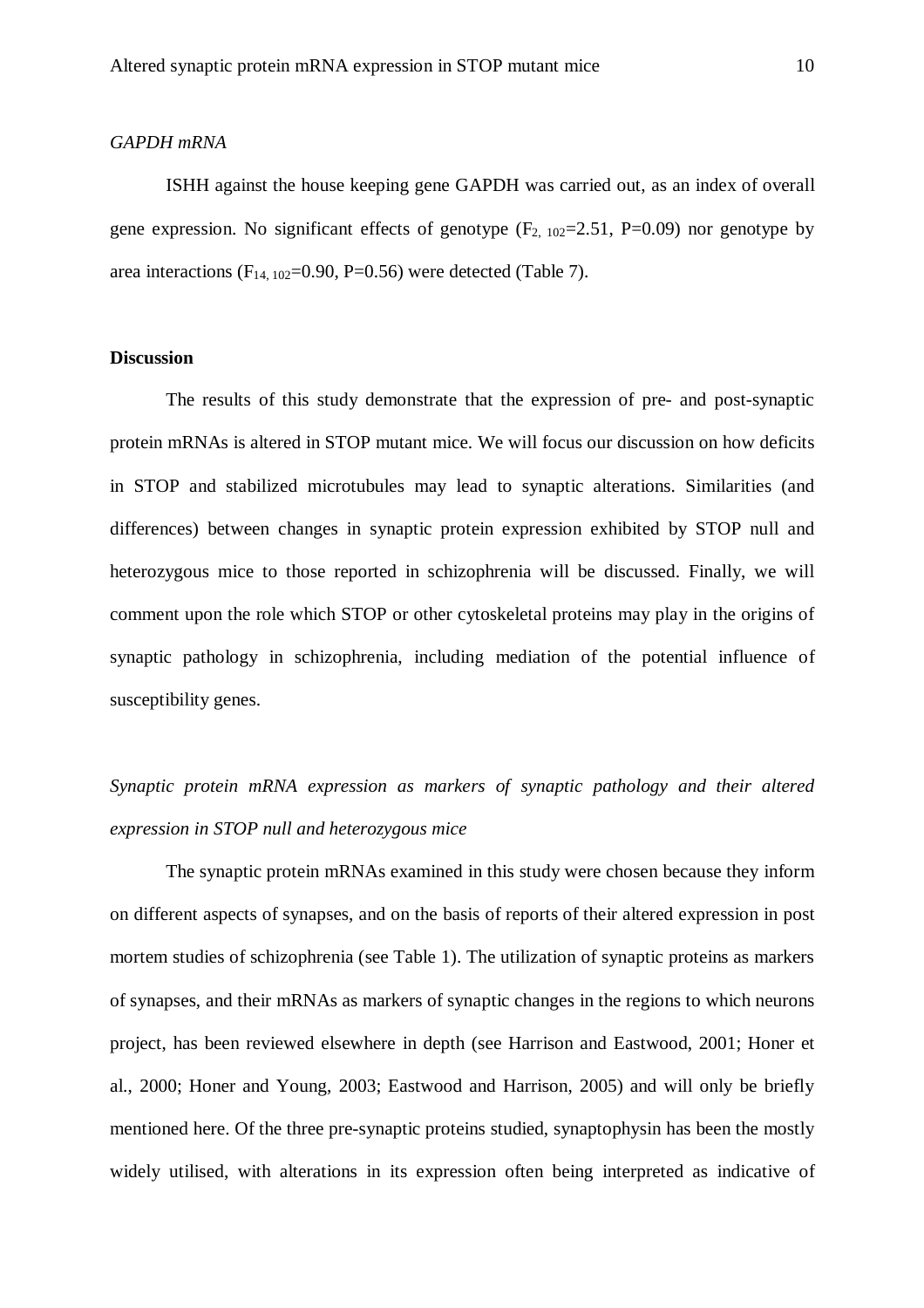changes in overall synaptic density (or size), thereby denoting synaptic pathology (see Masliah et al., 1990; Eastwood et al., 1994). To provide an indication of any preferential involvement of excitatory or inhibitory neurons, pre-synaptic proteins selectively expressed by subpopulations of neurons have been used (see Harrison and Eastwood, 1998; Eastwood and Harrison, 2005). Of these, the vesicular glutamate transporter, VGlut1, which loads synaptic vesicles with glutamate, is exclusive to glutamatergic terminals (Bellochio et al., 1998, 2000; Fremau et al., 2001). The last pre-synaptic protein examined in this study, GAP-43, is a phosphoprotein involved in neurodevelopment, injury response and synaptic plasticity (see Benowitz and Routtenberg, 1997; Eastwood, 2003). Post-synaptic proteins have also been utilised as synaptic markers (see Law et al., 2004b). MAP2 is a general dendritic marker (Pollard et al., 1994), whilst spinophilin is specifically involved in dendritic spine formation and function (Feng et al., 2000). As most cortical glutamatergic synapses terminate on spines, altered spinophilin expression in the absence of any change of the expression of MAP2 is interpreted to indicate particular structural or functional involvement of spines and glutamatergic synapses.

Table 8 summarizes the differences in pre- and post-synaptic protein mRNA expression detected in STOP mutant mice as compared to their wild type littermates. Note that synaptic protein mRNA expression was decreased in both STOP null and heterozygous mice, whilst the mRNA for the housekeeping gene GAPDH was unchanged, indicating that altered synaptic protein mRNA expression is unlikely to be due to a generalized decrease in gene expression. As outlined above, the pattern of change in synaptic protein mRNA is indicative of synaptic alterations in STOP mutant mice. The finding that spinophilin (but not MAP2) and VGlut1 mRNAs are altered suggests that glutamatergic synapses are involved, though as markers of inhibitory synapses were not examined, it remains to be determined whether GABAergic synapses may be similarly affected.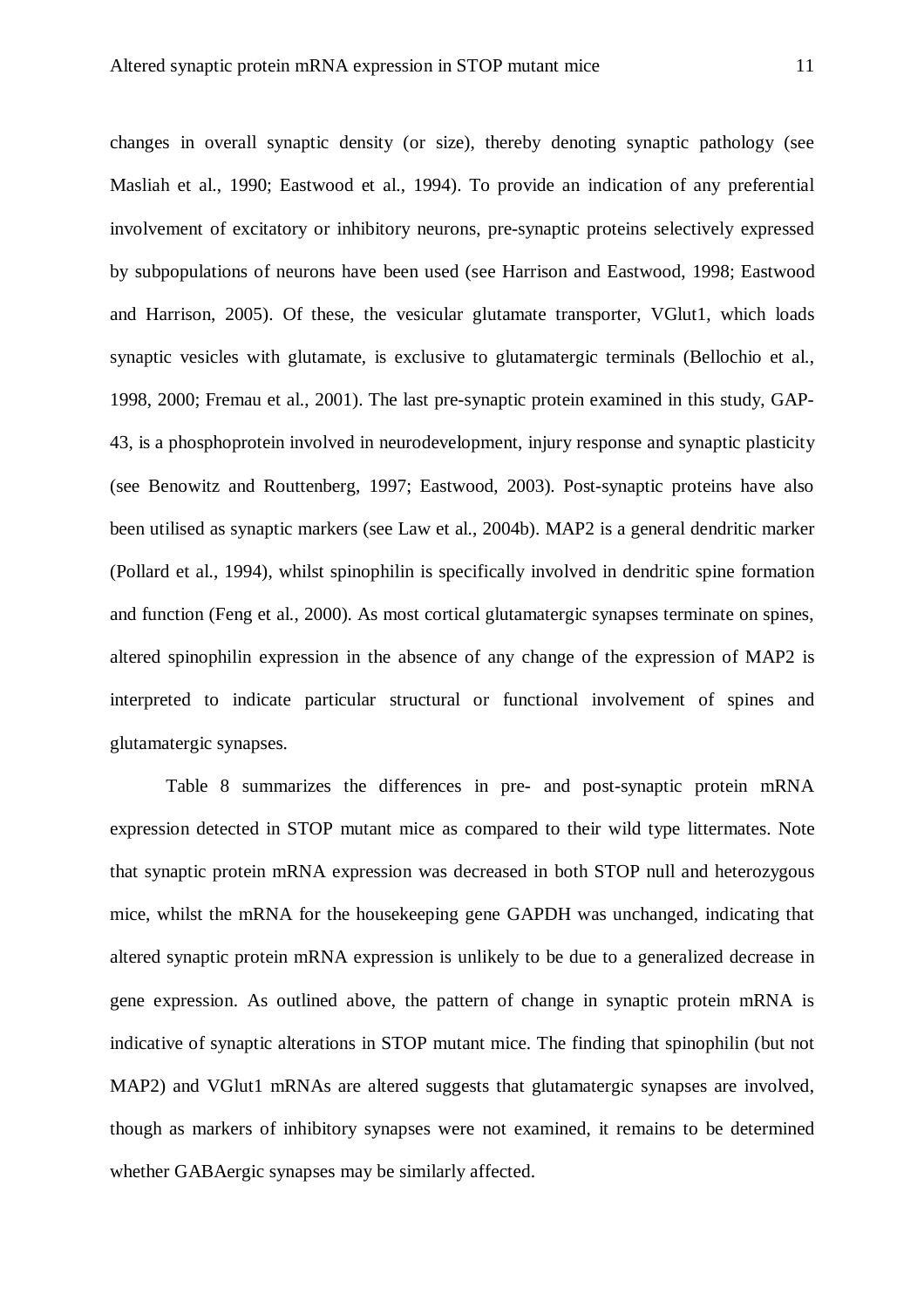As schizophrenia is considered a disorder of aberrant neurodevelopment, it will be interesting to determine when the synaptic changes noted in these adult STOP mutant mice first occur. Furthermore, as all behavioural studies conducted to date have focussed on the null mouse, it will also be interesting to determine whether heterozygous STOP mice also exhibit altered sensorimotor gating and locomotor activity (Fradley et al., 2005). If they do, the use of heterozygous mice in place of nulls would overcome practical limitations of generating sufficient numbers of mice (see Fradley et al., 2005). Finally, as the present study only examined females, examination of males will be necessary to establish whether there are sex differences in the molecular profile of STOP mutant mice.

# *How may lack of STOP lead to synaptic deficits?*

Decreases of cold-stable microtubules exhibited by STOP null and heterozygous mice (Andrieux et al., 2002) are likely to influence neurodevelopmental processes, and ongoing adult synaptic plasticity, by perturbing microtubule dynamics and/or their interactions with molecular motors. Growth cone turning (Tanaka and Kirschner, 1995; Williamson et al., 1996), axon pathfinding (Suter and Forscher, 2000; Schaefer et al., 2002), and axon branching (Dent et al., 2004; Kalil and Dent, 2005), are all dependent on interactions between microfilaments and microtubules, and changes in the dynamics of microtubules could potentially lead to abnormalities in the formation and maintenance of synaptic connections. Our data demonstrating that STOP null and heterozygous mice exhibit changes in the expression of pre- and post-synaptic proteins provides some molecular evidence in support of this. How such altered connectivity may occur will be discussed.

Microtubules function as rails along which kinesin superfamily proteins (KIFs) and dyneins act as molecular motors to transport intracellular cargoes such as mRNAs, protein complexes and organelles (Hirokawa and Takemura, 2004). Two KIFs, KIF1A and KIF1B,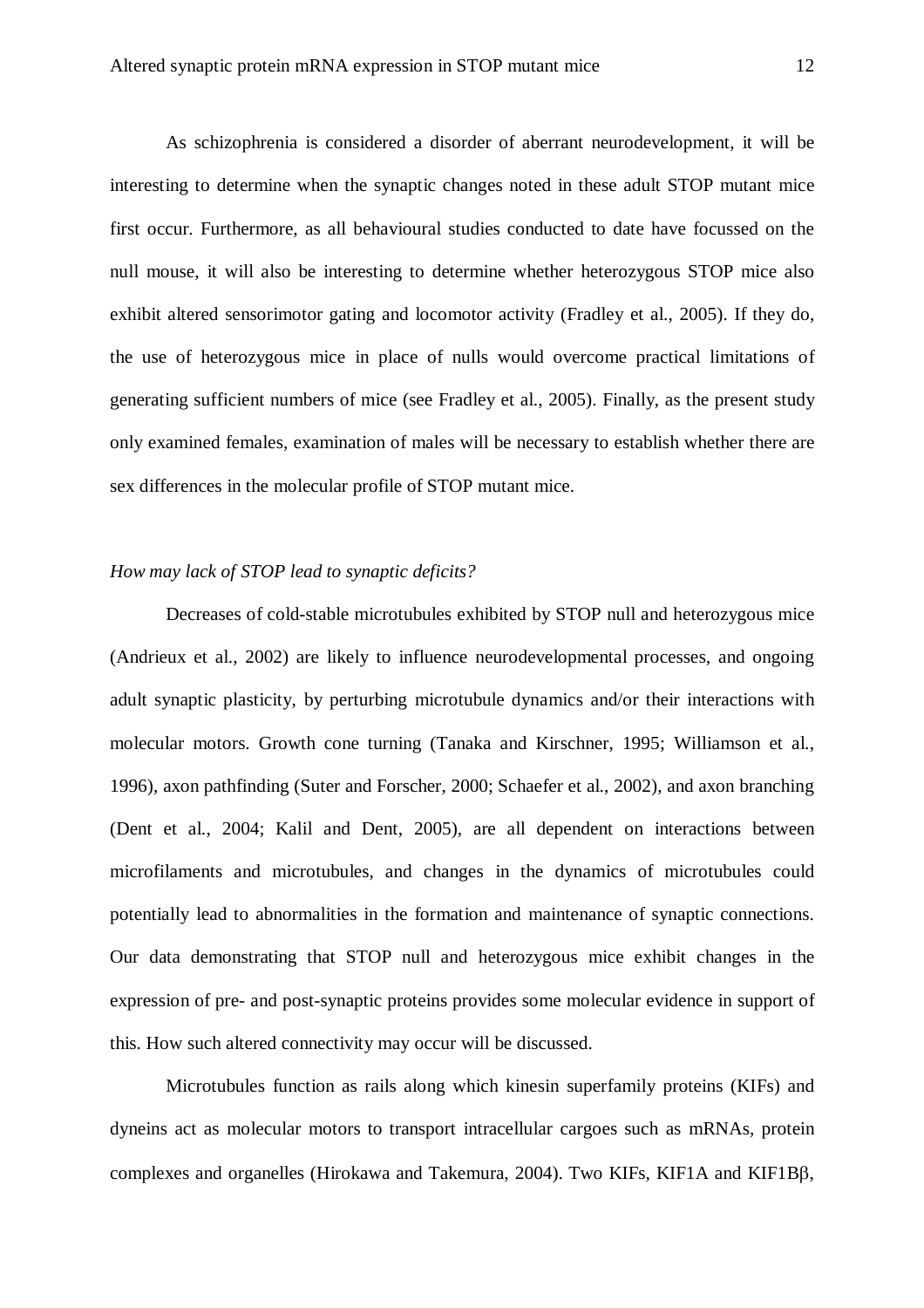transport precursors of synaptic vesicles to axon terminals (Okada et al., 1995; Yonekawa et al., 1998; Zhao et al., 2001). Of particular relevance for the current study, knock out mice for KIF1A and KIF1B $\beta$  have reduced numbers of synaptic vesicles, indicating that our finding of decreased synaptophysin mRNA expression, and reductions in the number of synaptic vesicles in STOP mutant mice (Andrieux et al., 2002), may be caused by altered KIF function and diminished transport (and thence synthesis) of synaptic vesicles. The finding that treatment of STOP null mice with the microtubule stabilizing drug epothilone D partially returns to normal synaptic vesicle density (Andrieux et al., 2006) supports a role for microtubule stabilization in synaptic vesicle transport, and it will be interesting to determine if synaptophysin mRNA expression is likewise increased

Given the importance of microtubules and their associated proteins in the formation and maintenance of dendrites (Liu et al., 2000; Yu et al., 2000; Scott and Luo, 2001; Jan and Jan, 2003), it might be predicted that deficits in cold stabilized microtubules in STOP mutant mice would lead to dendritic abnormalities. However, our data demonstrating decrements in spinophilin mRNA in the absence of alterations in that for MAP2, and the normal dendritic arborization observed in STOP null mice (Andrieux et al., 2002) suggest that changes in microtubule dynamics may instead preferentially affect spines. The presence of STOP (Andrieux et al., 2002) and microtubules (see van Rossum and Hanisch, 1999) in dendritic spines has been documented and stabilized microtubules are important in the transport and function of glutamate receptors, both during synaptogenesis and in adult synaptic plasiticity (Sergé et al., 2003; Washbourne et al., 2002, 2004; Yuen et al., 2005). Of note, the translocation of the RNA binding protein TLS (translocated in liposarcoma) into dendritic spines is dependent on stabilized microtubules, and hippocampal pyramidal neurons from TLS null mice exhibit decreased spine density and abnormal spine morphology (Fujii et al., 2005). Together these data indicate that changes in microtubule dynamics in STOP deficient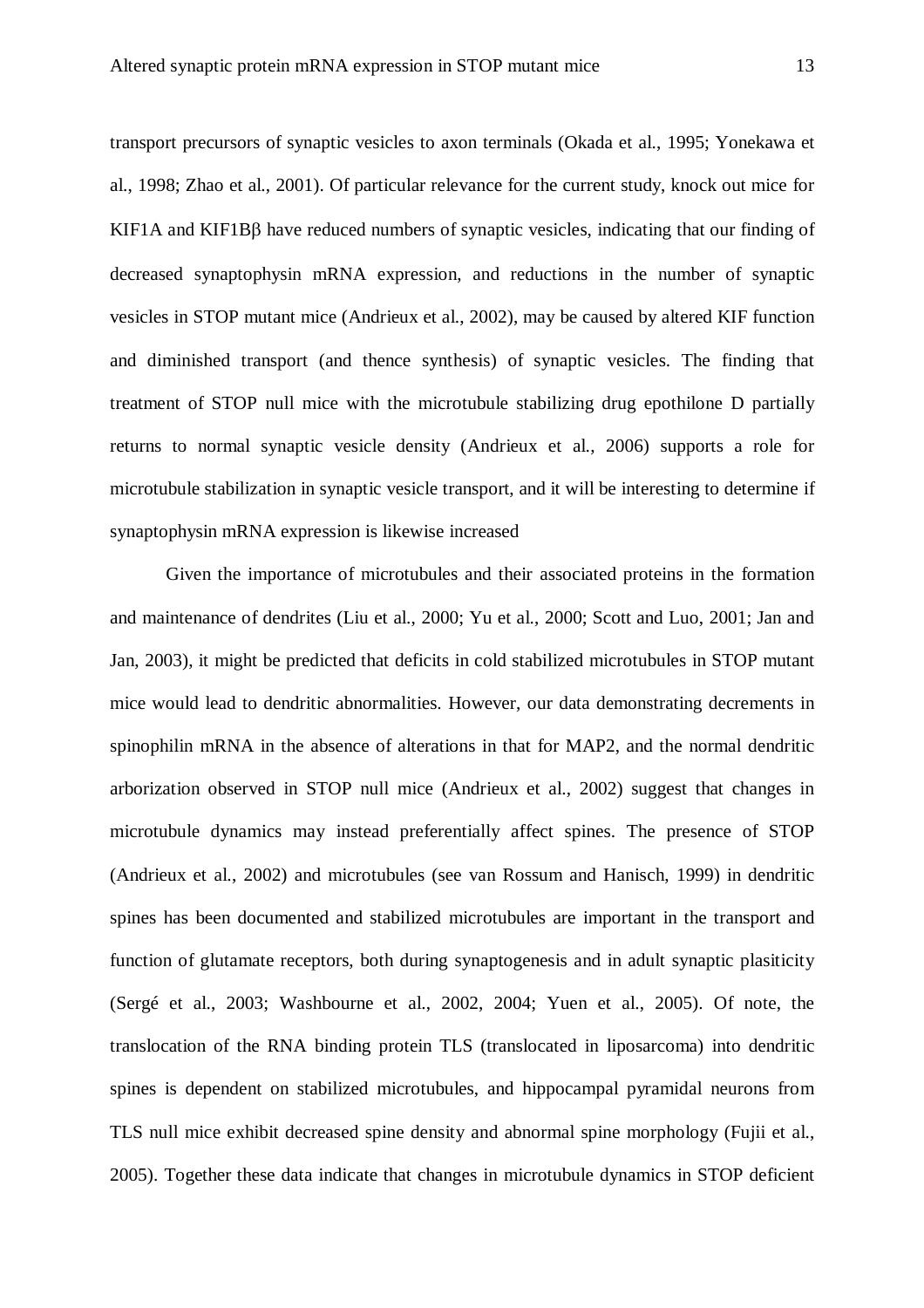mice may contribute to altered spine formation and/or function, and may underlie our findings of decreased spinophilin mRNA in STOP null and heterozygous mice.

#### *Are the present findings relevant to the understanding of schizophrenia?*

The profile of change in expression of synaptic protein mRNAs seen here is quite similar to that observed in schizophrenia. For example, as in the hippocampus of STOP null and heterozygous mice (Table 8), post mortem studies mostly agree that, with the exception of MAP2 (see Table 1), synaptic protein mRNAs are reduced in the disorder. Although fewer studies have examined the cerebellum or occipital cortex in schizophrenia, synaptophysin mRNA is reportedly decreased in these areas too, consistent with the reduction seen in the STOP null mice. Concordance in findings between the STOP mutant mice and schizophrenia for the other brain areas examined here is difficult to determine, either because there are no comparable schizophrenia data (e.g. in cingulate cortex or caudate putamen) or because the rodent homologue of human dorsolateral prefrontal cortex is unclear.

The above similarities, together with the previously described behavioural phenotype of the STOP mutant mice (Brun et al., 2005; Fradley et al., 2005), suggests that STOP is a candidate to contribute to the role which microtubules have been proposed to play in the pathophysiology of schizophrenia (Kerwin, 1993). Indeed, this candidacy recently received empirical support with the report of genetic association between STOP and schizophrenia (Shimizu et al., 2006). On the other hand, Shimizu et al. (2006) also found that one isoform of STOP mRNA was increased (and the other unchanged) in the prefrontal cortex in schizophrenia, arguing against a role for reduced STOP expression in the disorder. The situation remains unclear, however, since we have found STOP mRNA to be decreased in the hippocampus in schizophrenia (S.L.E. and P.J.H., unpublished observations). Thus, it remains to be determined whether STOP expression is altered in schizophrenia and, if so, whether this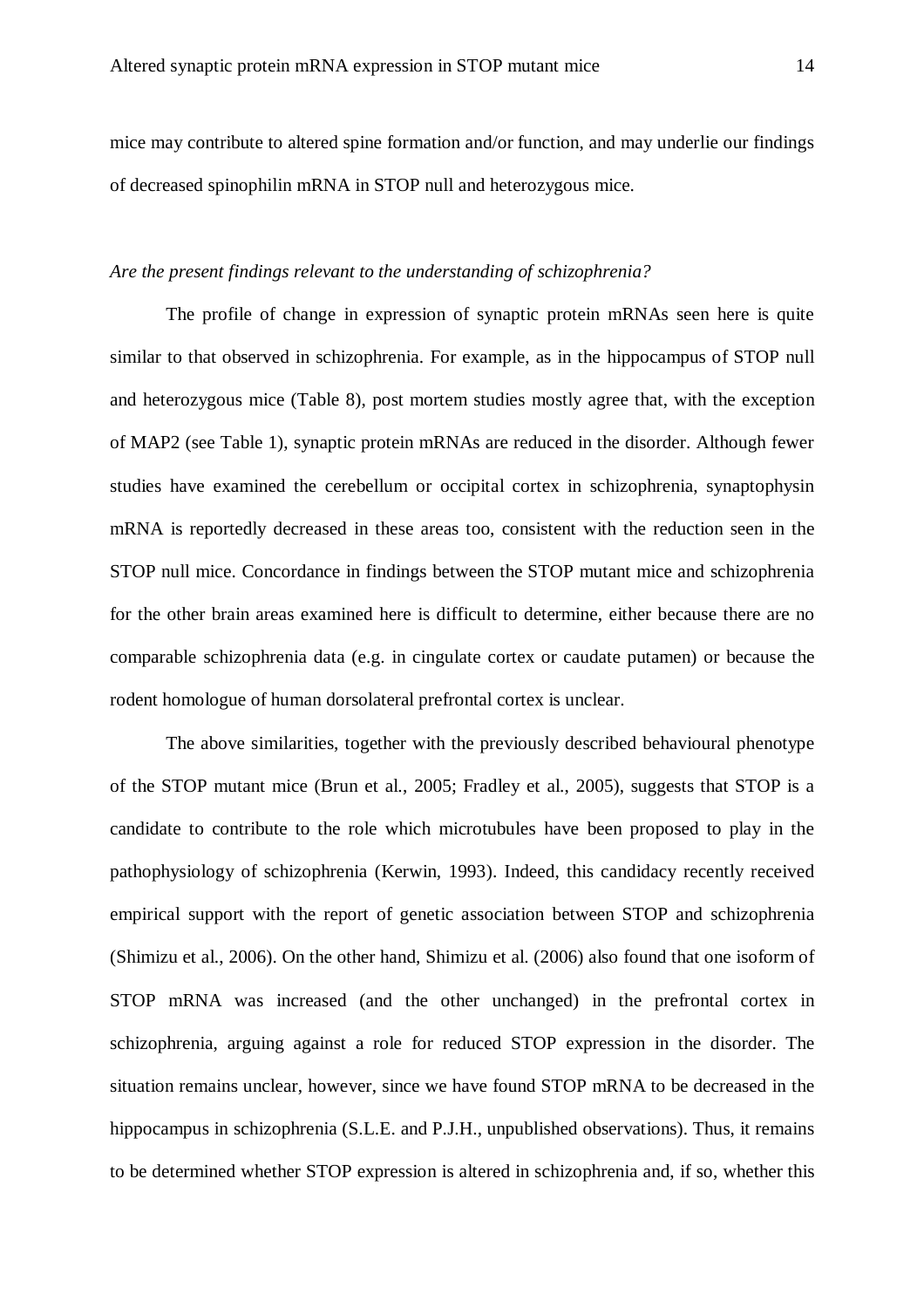is regionally specific. Clearly, the face validity of STOP null or heterozygous mice as a 'model' of schizophrenia is affected by this issue. Equally, even if STOP expression is not found to be consistently reduced in schizophrenia, it does not negate the potential value of these mice, or the present findings, with regard to the disorder. Firstly, since STOP expression may have been reduced (and played its pathogenic role) in subjects with schizophrenia earlier in life, and subsequently normalised, perhaps due to antipsychotic medication. Secondly, the main significance of the present data is that they emphasise that alterations in synaptic protein gene expression, and synaptic functioning, can arise from "non-synaptic" mechanisms involving microtubules. As such, synaptic pathology in schizophrenia may have its origin elsewhere in the neuron (or even in non-neuronal cells). This is particularly relevant to our understanding of how susceptibility genes for schizophrenia may converge to alter synaptic function, given that most do not encode established structural components of the synapse or proteins known to be part of the synaptic proteome (see Grant et al., 2005; Harrison and Weinberger, 2005). Of note, one of the leading susceptibility genes, DISC1 (Disrupted in Schizophrenia 1), forms a complex with several proteins including NUDEL (nuclear distribution element-like) and Lis1 (lissencephaly gene 1 product), which binds to microtubules and is involved in neuronal migration and dynein-mediated motor transport (see Brandon et al., 2004; Kamiya et al., 2005.). The importance of this protein complex in axonal transport and dendritic morphogenesis has been demonstrated in Lis1 null Drosophila (Liu et al., 2000), whilst depletion of DISC1 or expression of a mutated form (mutDISC1) results in aberrant neuronal migration *in vivo* and impaired neurite outgrowth *in vitro* (Kamiya et al., 2005). Interestingly, although DISC1 mRNA expression is not altered in schizophrenia, there are decrements in NUDEL and Lis1 mRNAs, associated with the DISC1 risk single nucleotide polymorphisms (Lipska et al., 2006), suggesting that DISC1 may exert its pathogenic effect in schizophrenia by impacting on the expression of its binding partners and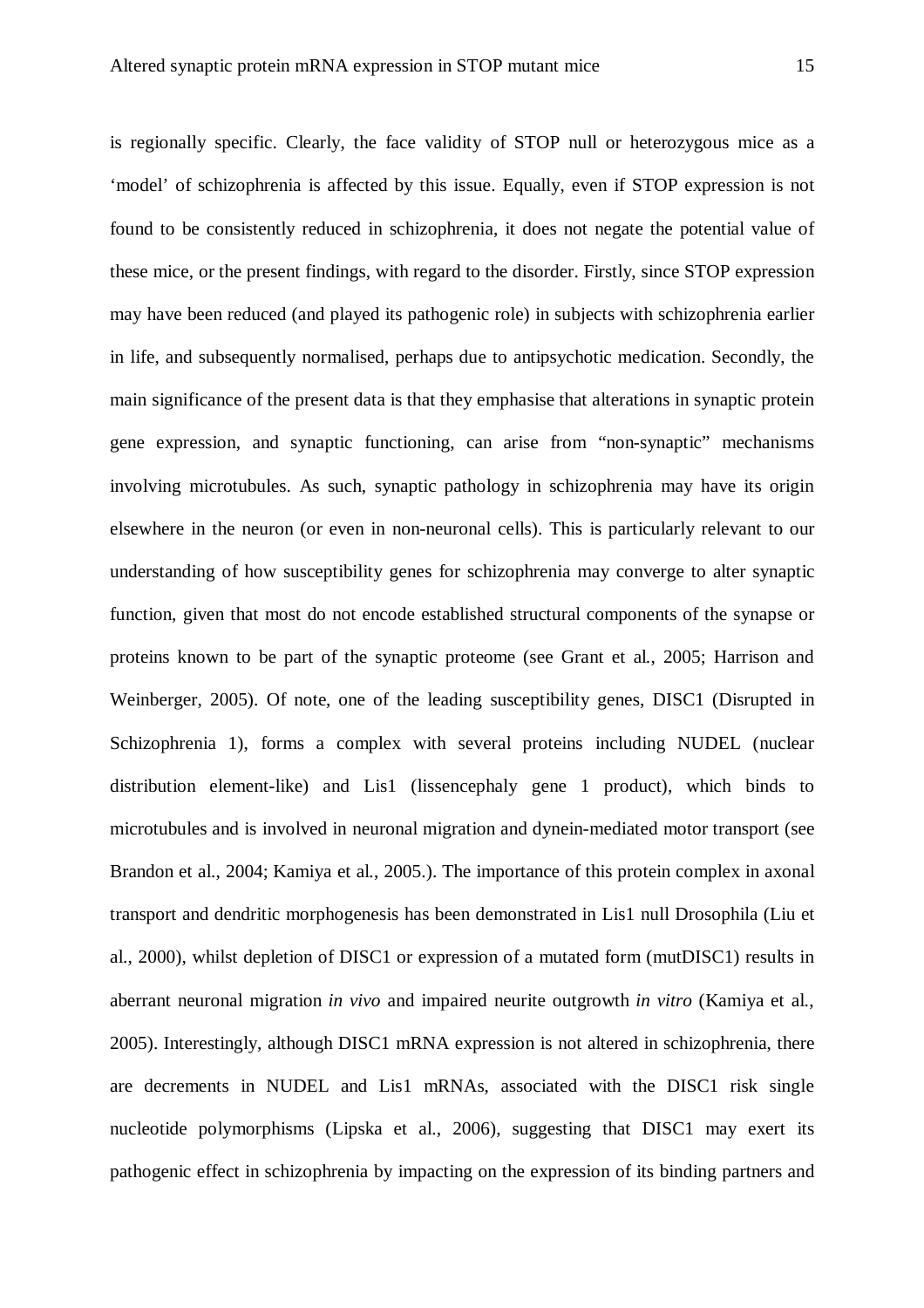thereby alter microtubule dynamics and function. One can speculate on a comparable role for STOP and its interacting proteins in schizophrenia.

#### **Conclusions**

The results of the current study complement data implicating microtubules in synaptic formation, maintenance and function, and give a precedent for altered microtubule dynamics producing changes in the molecular composition as well as functioning of synapses. Although serendipitously discovered, the STOP mutant mouse may be useful for studying aspects of the genetic pathophysiology of schizophrenia, especially its synaptic pathology and the roles that microtubules play in this process.

# **Acknowledgements**

Work supported by the Stanley Medical Research Institute and the Medical Research Council. We thank Mary Walker and Annie Schweitzer for technical assistance.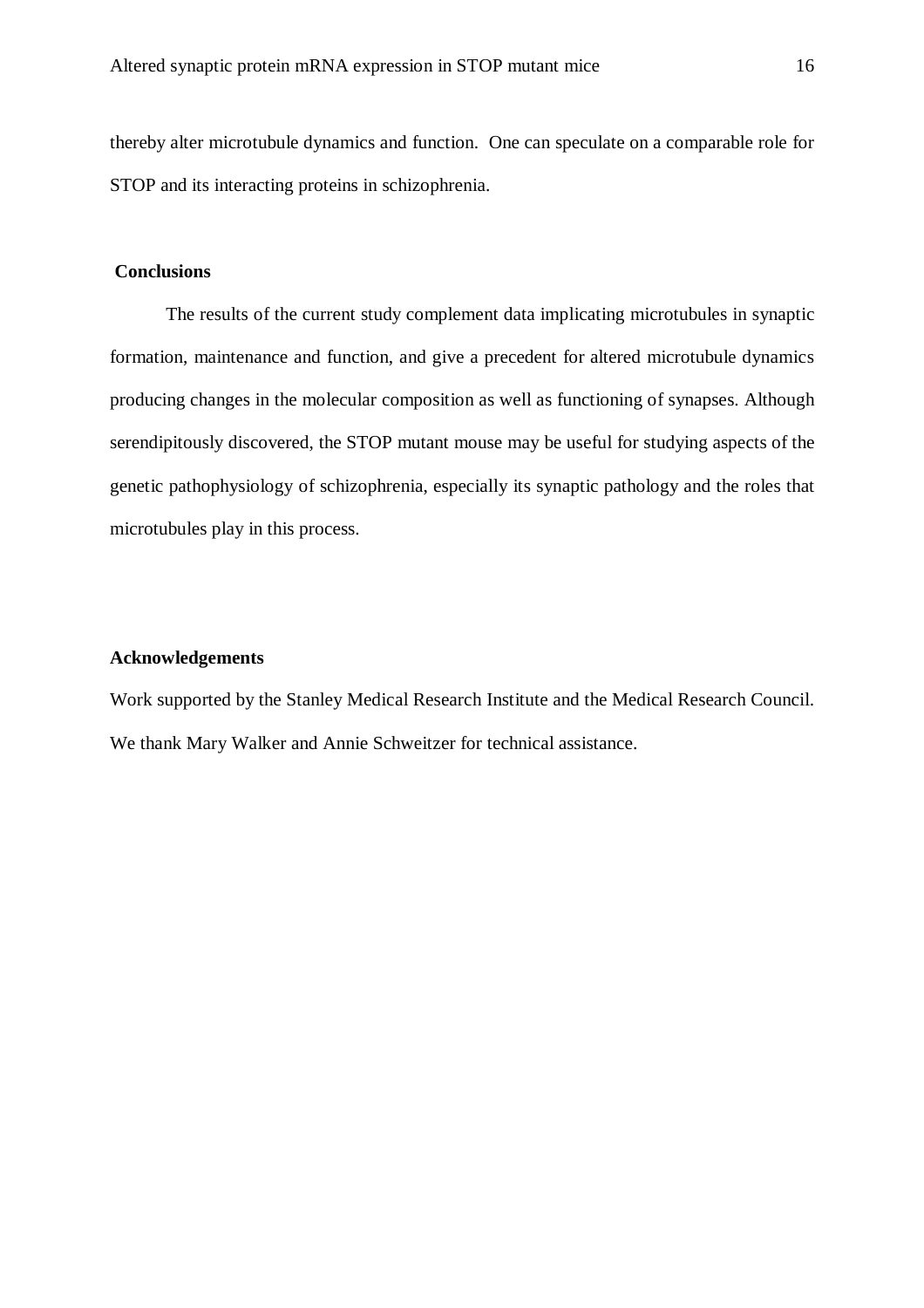#### **References**

Aguezzoul M, Andrieux A, Denarier E (2003) Overlap of promoter and coding sequences in the mouse STOP gene (Mtap6). Genomics *81*: 623-627

Andrieux A, Salin PA, Vernet M, Kujala P, Baratier J, Gory Faure S, Bosc C, Pointu H, Proietto D, Schweitzer A, Denarier E, Klumperman J, Job D (2002) The suppression of brain cold-stable microtubules in mice induces synaptic defects associated with neuroleptic-sensitive behavioral disorders. Genes Dev *16*: 2350-2364

Andrieux A, Salin P, Schweitzer A, Bégou M, Pachoud B, Brun P, Gory-Fauré S, Kujala P, Suaud-Chagny M, Höfle G, Job D (2006) Microtubule stabilizer ameliorates synaptic function and behaviour in a mouse model for schizophrenia. Biol Psychiatry. In press

Arnold SE, Lee VM, Gur RE, Trojanowski JQ (1991) Abnormal expression of two microtubuleassociated proteins (MAP2 and MAP5) in specific subfields of the hippocampal formation in schizophrenia. Proc Natl Acad Sci USA *88*: 10850-10854

Baas PW, Heidemann SR (1986) Microtubule reassembly from nucleating fragments during the regrowth of amputated neurites. J Cell Biol *103*: 917-927

Bellochio EE, Hu H, Pohorille A, Chan J, Pickel VM, Edwards RH (1998) The localization of the brain-specific inorganic phosphate transporter suggests a presynaptic role in glutamatergic neurotransmission. J Neurosci *18*: 638-8659

Bellochio EE, Reimer RJ, Fremeau RT Jr, Edwards RH (2000) Uptake of glutamate into synaptic vesicles by an inorganic phosphate transporter. Science *289*: 957-960

Benowitz LI, Routtenberg A (1997) GAP-43: an intrinsic determinant of neuronal development and plasticity. Trends Neurosci. *20*: 84-91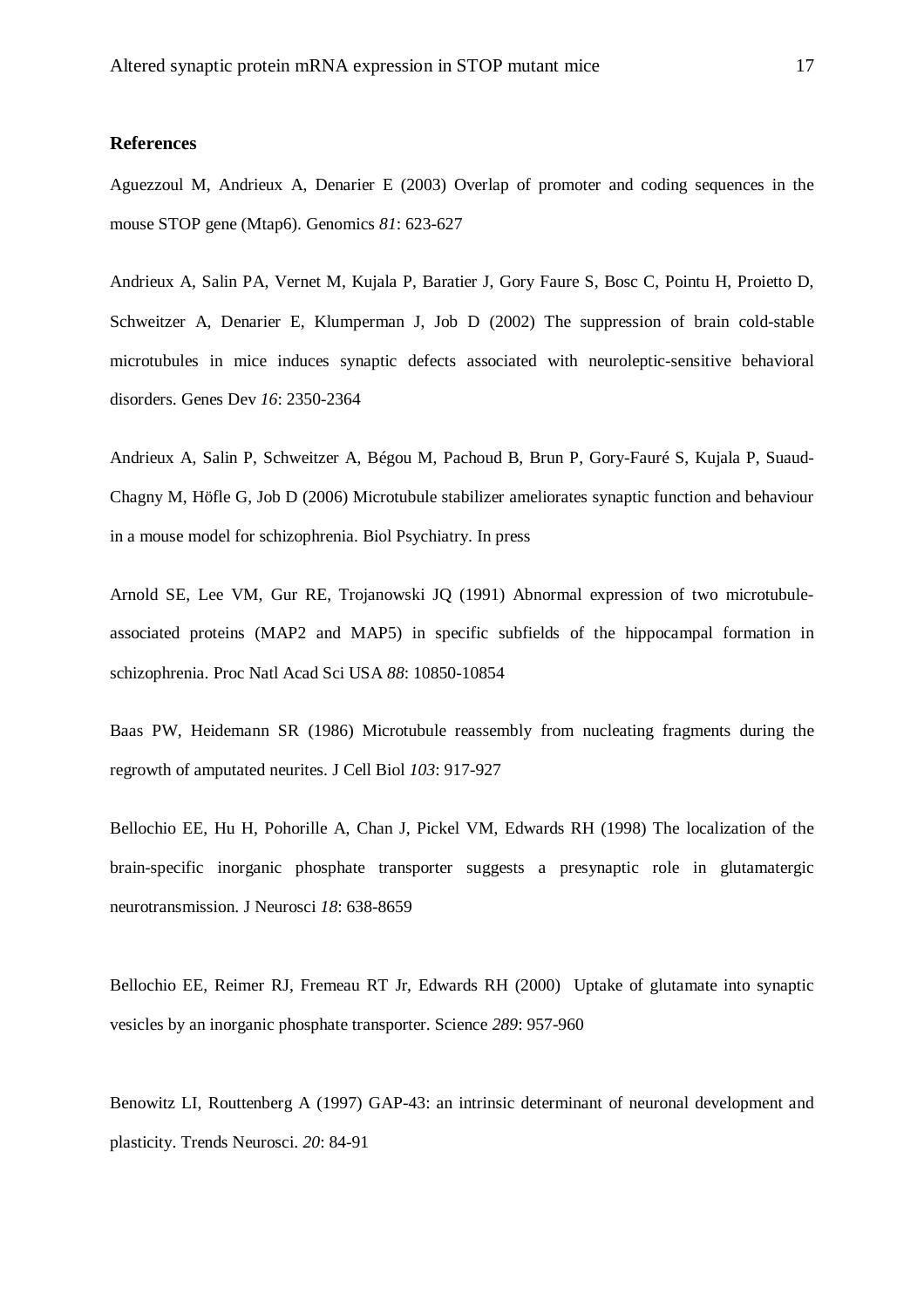Bianchi M, Hagan JJ, Heidbreder CA (2005) Neuronal plasticity, stress and depression: involvement of the cytoskeletal microtubular system? Curr Drug Targets-CNS Neurol Disord *4*: 597-611.

Bosc C, Oenarier E, Andrieux A, Job D (1999) STOP proteins. Cell Struct Funct *24*: 393-399

Bosc C, Andrieux A, Job D (2003) STOP proteins. Biochemistry *42*: 12125-12132

Brandon NJ, Handford EJ, Schurov I, Rain JC, Pelling M, Duran Jimeniz B, Camargo LM, Oliver KR, Beher D, Shearman MS, Whiting PJ (2004) Disrupted in Schizophrenia 1 and Nudel form a neurodevelopmentally regulated protein complex: implications for schizophrenia and other major neurological disorders. Mol Cell Neurosci *25*: 42-55

Brun P, Begou M, Andrieux A, Mouly Badina L, Clerget M, Schweitzer A, Scarna H, Renaud B, Job D, Suaud Chagny MF (2005) Dopaminergic transmission in STOP null mice. J Neurochem *94*: 63-73

Cantallops I, Routtenberg A (1999) Activity-dependent regulation of axonal growth: posttranscriptional control of the GAP-43 gene by the NMDA receptor in developing hippocampus. J Neurobiol *41*: 208-220

Denarier E, Fourest Lieuvin A, Bosc C, Pirollet F, Chapel A, Margolis RL, Job D (1998a) Nonneuronal isoforms of STOP protein are responsible for microtubule cold stability in mammalian fibroblasts. Proc Natl Acad Sci USA *95*: 6055-6060

Denarier E, Aguezzoul M, Jolly C, Vourc'h C, Roure A, Andrieux A, Bosc C, Job D (1998b) Genomic structure and chromosomal mapping of the mouse STOP gene (Mtap6). Biochem Biophys Res Commun *243*: 791-796

Dent EW, Barnes AM, Tang F, Kalil K (2004) Netrin-1 and semaphorin 3A promote or inhibit cortical axon branching, respectively, by reorganization of the cytoskeleton. J Neurosci *24*: 3002-3012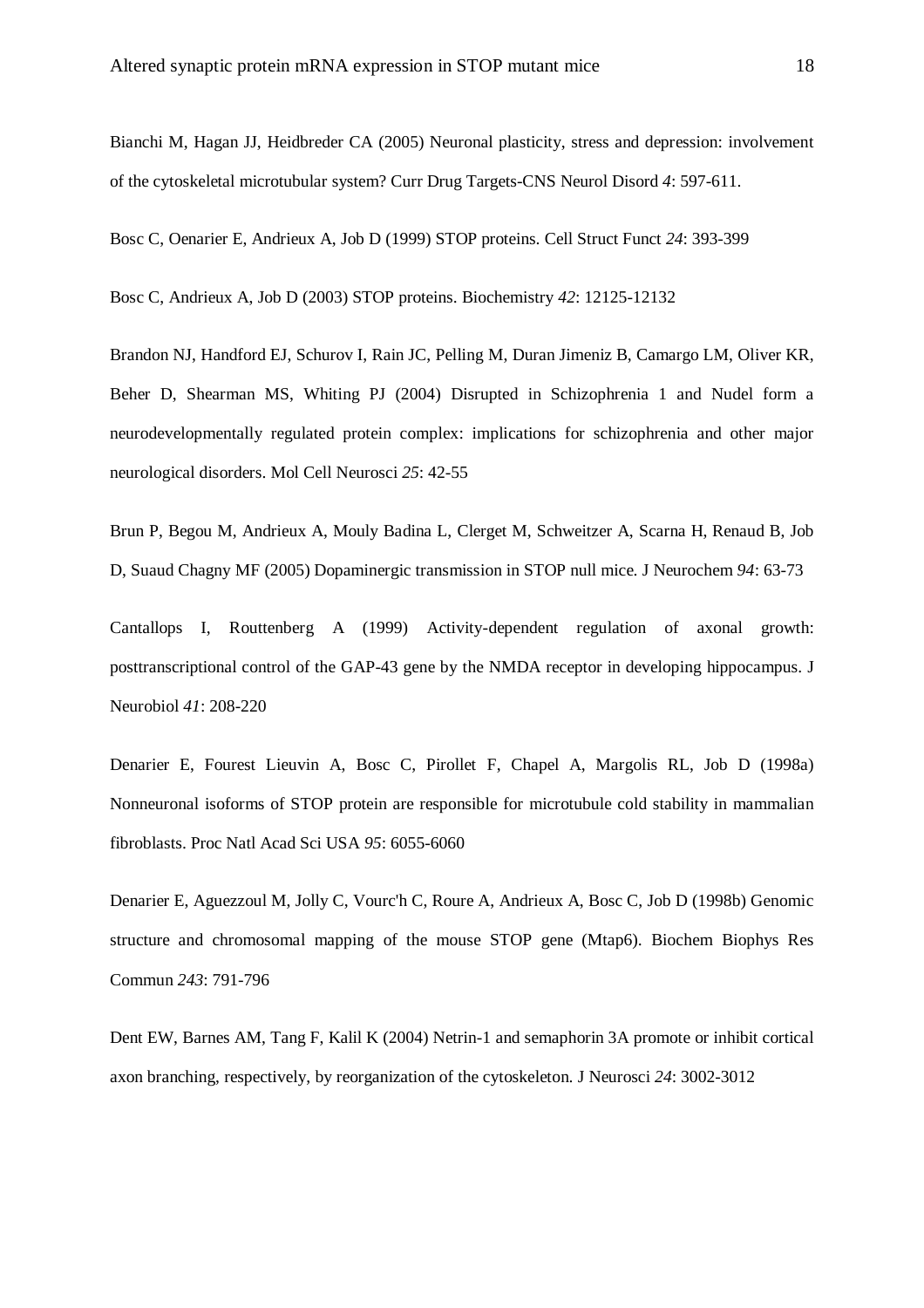Eastwood, SL (2003) The synaptic pathology of schizophrenia: Is aberrant neurodevelopment and plasticity to blame? In: Smythies, J (ed), Disorders of Synaptic Plasticity and Schizophrenia. International Reviews of Neurobiology, volume 59. Elsevier, Amsterdam, pp 47-72.

Eastwood SL, Burnet PW, McDonald B, Clinton J, Harrison PJ (1994) Synaptophysin gene expression in human brain: a quantitative in situ hybridization and immunocytochemical study. Neuroscience *59*: 881-892

Eastwood SL, Burnet PW, Harrison PJ (1995) Altered synaptophysin expression as a marker of synaptic pathology in schizophrenia. Neuroscience *66*: 309-319

Eastwood SL, Heffernan J, Harrison PJ (1997) Chronic haloperidol treatment differentially affects the expression of synaptic and neuronal plasticity-associated genes. Mol Psychiatry *2*: 322-329

Eastwood, SL, Burnet, PWJ, Harrison, PJ (2000a) Expression of complexin I and II mRNAs and their regulation by antipsychotic drugs in the rat forebrain. Synapse *36*:167-177.

Eastwood SL, Cairns NJ, Harrison PJ (2000b) Synaptophysin gene expression in schizophrenia. Investigation of synaptic pathology in the cerebral cortex. Br J Psychiatry *176*: 236-242

Eastwood SL, Cotter D, Harrison PJ (2001) Cerebellar synaptic protein expression in schizophrenia. Neuroscience *105*: 219-229

Eastwood SL, Harrison PJ (1998) Hippocampal and cortical growth-associated protein-43 messenger RNA in schizophrenia. Neuroscience *86*: 437-448

Eastwood SL, Harrison PJ (1999) Detection and quantification of hippocampal synaptophysin messenger RNA in schizophrenia using autoclaved, formalin-fixed, paraffin wax-embedded sections. Neuroscience *93*: 99-106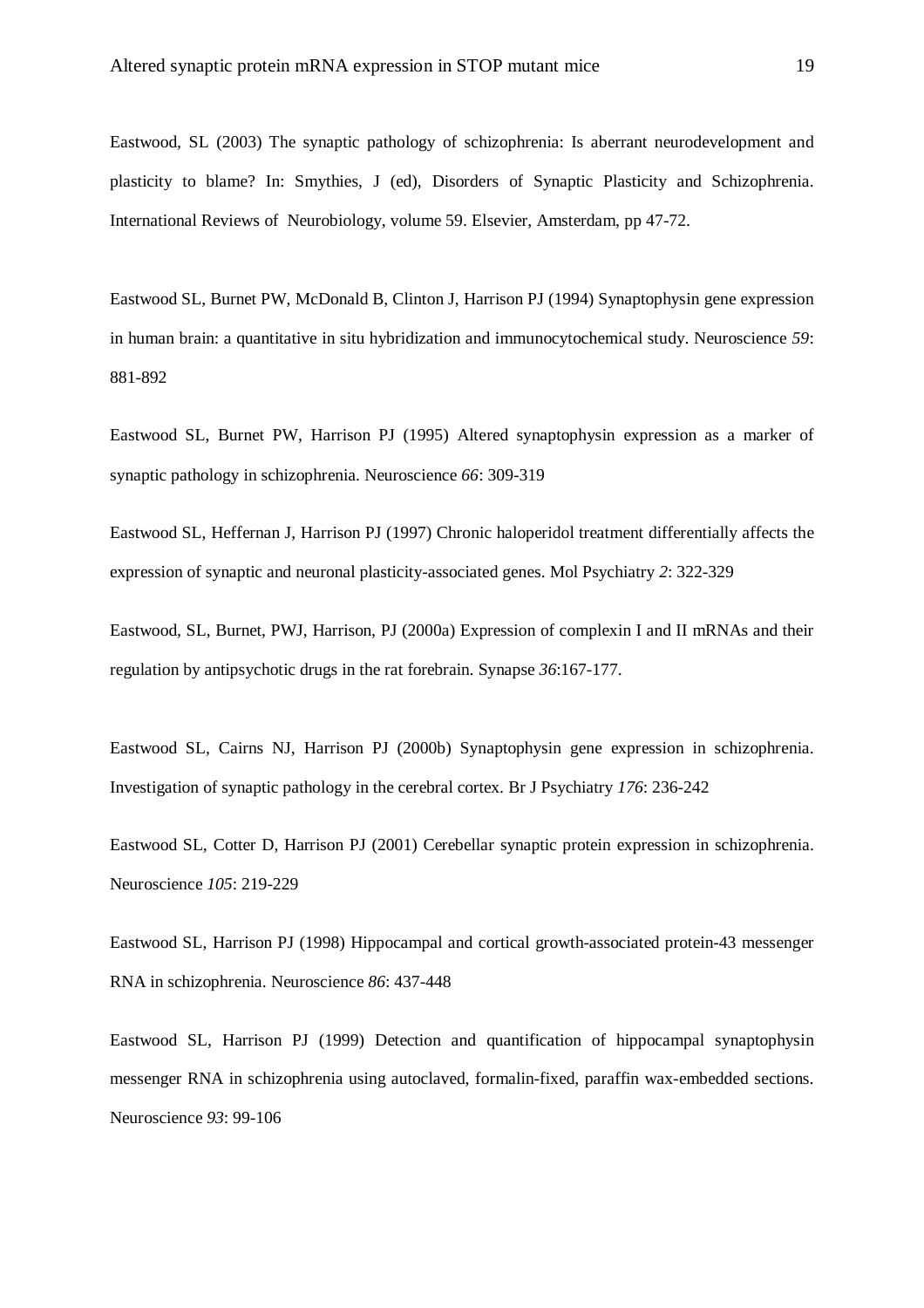Eastwood SL, Harrison PJ (2005) Decreased expression of vesicular glutamate transporter 1 and complexin II mRNAs in schizophrenia: further evidence for a synaptic pathology affecting glutamate neurons. Schizophr Res *73*: 159-172

Feng J, Yan Z, Ferreira A, Tomizawa K, Liauw JA, Zhuo M, Allen PB, Ouimet CC, Greengard P (2000) Spinophilin regulates the formation and function of dendritic spines. Proc Natl Acad Sci USA *97*: 9287-9292

Feng Y, Walsh CA (2001) Protein-protein interactions, cytoskeletal regulation and neuronal migration. Nat Rev Neurosci *2*: 408-416

Fradley RL, O'Meara GF, Newman RJ, Andrieux A, Job D, Reynolds DS (2005) STOP knockout and NMDA NR1 hypomorphic mice exhibit deficits in sensorimotor gating. Behav Brain Res *163*: 257- 264

Frankle WG, Lerma J, Laruelle M (2003) The synaptic hypothesis of schizophrenia. Neuron *39*: 205- 216

Fremeau RT Jr, Troyer MD, Pahner I, Nygaard GO, Tran CH, Reimer RJ, Bellochio EE, Fortin D, Storm-Mathisen J, Edwards RH (2001) The expression of vesicular glutamate transporters defines two classes of excitatory synapse. Neuron *31*: 247-260

Fujii R, Okabe S, Urushido T, Inoue K, Yoshimura A, Tachibana T, Nishikawa T, Hicks GG, Takumi T (2005) The RNA binding protein TLS is translocated to dendritic spines by mGluR5 activation and regulates spine morphology. Curr Biol *15*: 587-593

Galiano MR, Bosc C, Schweitzer A, Andrieux A, Job D, Hallak ME (2004) Astrocytes and oligodendrocytes express different STOP protein isoforms. J Neurosci Res *78*: 329-337

Glantz LA, Austin MC, Lewis DA (2000) Normal cellular levels of synaptophysin mRNA expression in the prefrontal cortex of subjects with schizophrenia. Biol Psychiatry *48*: 389-397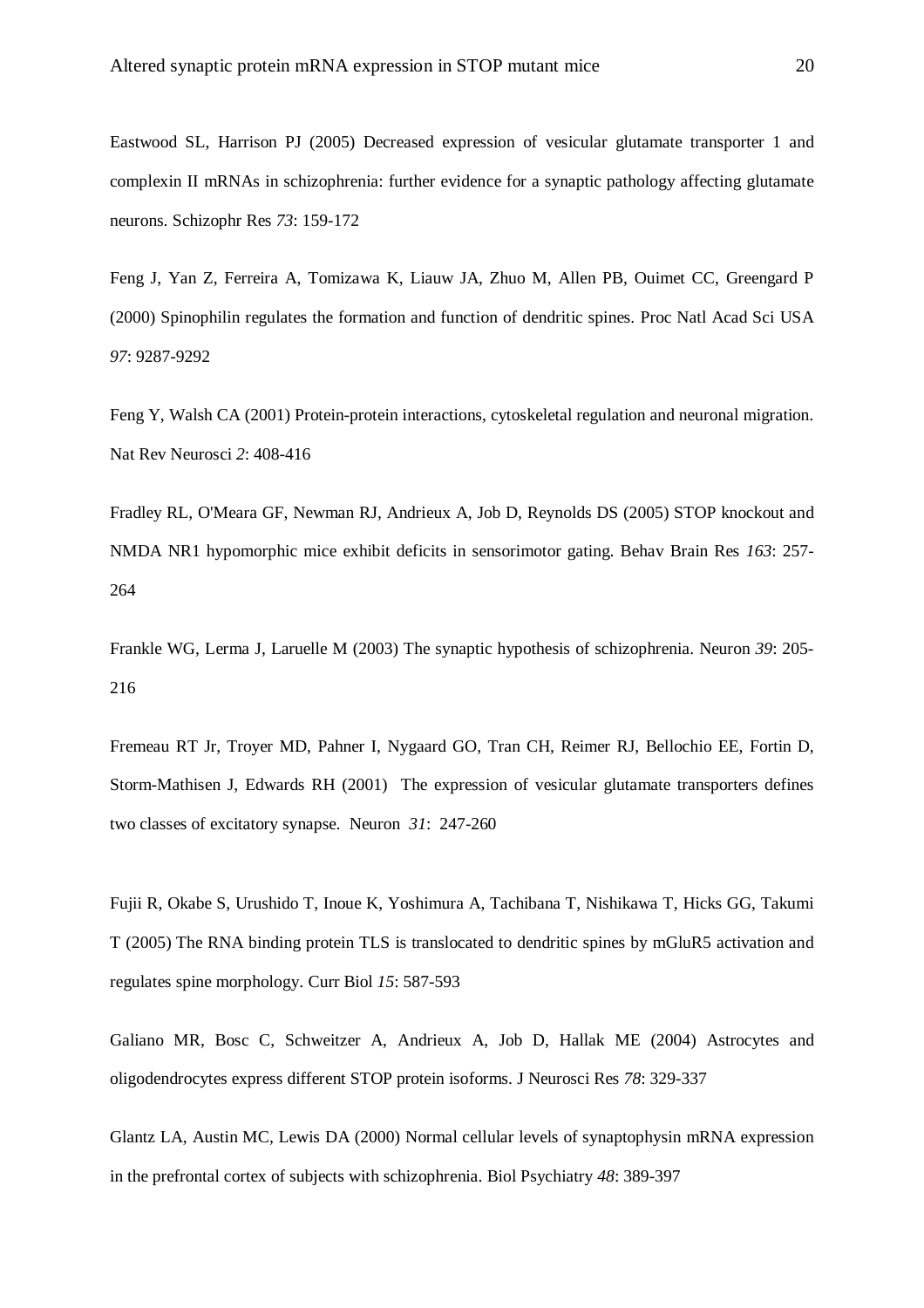Grant SGN, Marshall MC, Page K-L, Cumiskey MA, Armstrong JD (2005) Synapse proteomics of multiprotein complexes: en route from genes to nerous system diseases. Hum Mol Genet 14: R225- 234

Guillaud L, Bosc C, Fourest Lieuvin A, Denarier E, Pirollet F, Lafanechere L, Job D (1998) STOP proteins are responsible for the high degree of microtubule stabilization observed in neuronal cells. J Cell Biol *142*: 167-179

Harrison PJ, Eastwood SL (1998) Preferential involvement of excitatory neurons in medial temporal lobe in schizophrenia. Lancet *352*: 1669-1673

Harrison PJ, Eastwood SL (2001) Neuropathological studies of synaptic connectivity in the hippocampal formation in schizophrenia. Hippocampus *11*: 508-519

Harrison PJ (2004) The hippocampus in schizophrenia: a review of the neuropathological evidence and its pathophysiological implications. Psychopharmacology *174*: 151-162

Harrison PJ, Weinberger DR (2005) Schizophrenia genes, gene expression, and neuropathology: on the matter of their convergence. Mol Psychiatry *10*: 420

Hirokawa N, Takemura R (2004) Kinesin superfamily proteins and their various functions and dynamics. Exp Cell Res *301*: 50-59

Honer WG, Young CE (2003) Presynaptic proteins and schizophrenia. Int Rev Neurobiol *59*: 175-199

Honer WG, Young C. Falkai P (2000). Synaptic pathology, in: Harrison PJ, Roberts GW (eds.), The Neuropathology of Schizophrenia. Progress and Interpretation. Oxford University Press, Oxford, pp. 105-136.

Jan YN, Jan LY (2003) The control of dendrite development. Neuron *40*: 229-242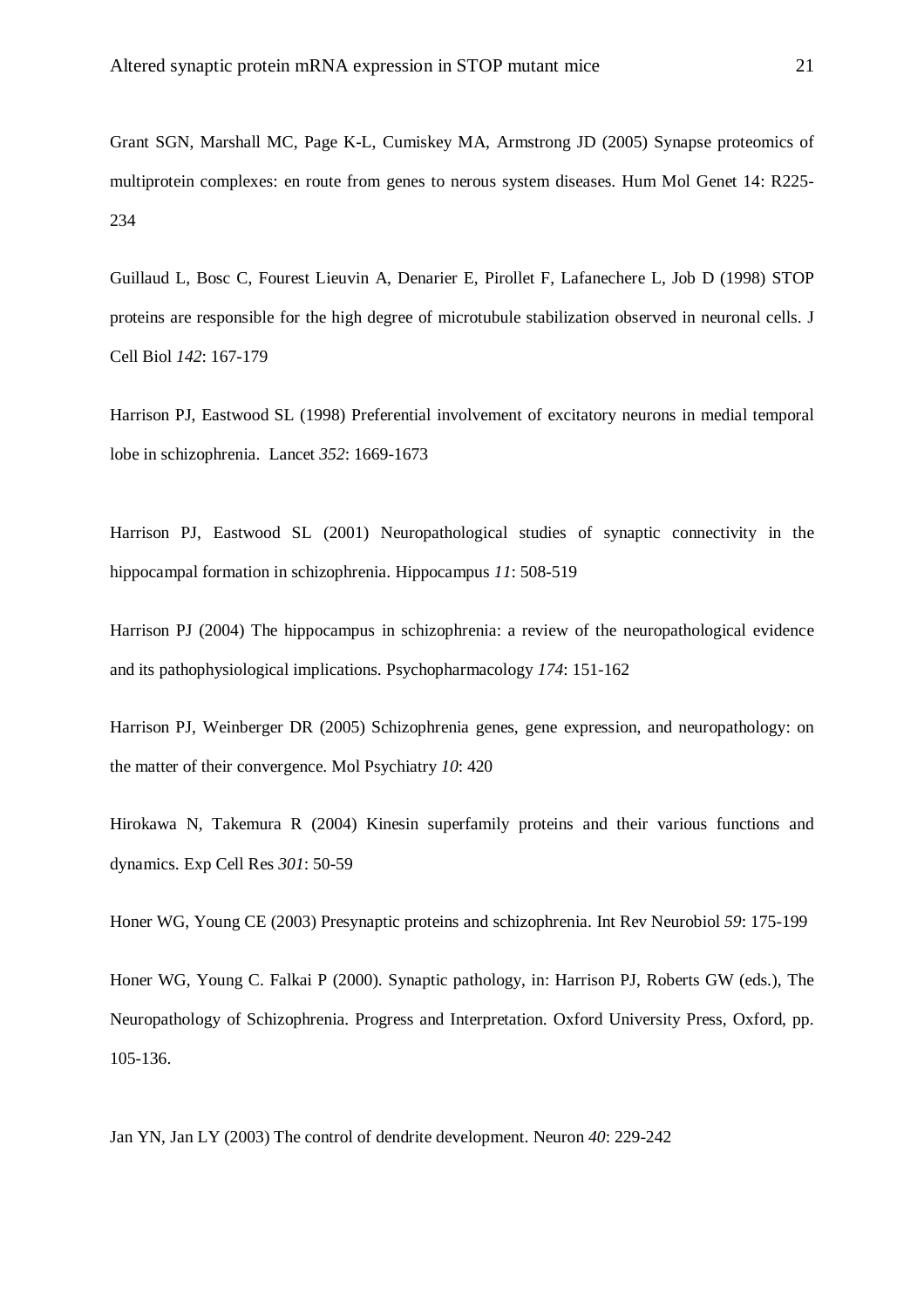Kalil K, Dent EW (2005) Touch and go: guidance cues signal to the growth cone cytoskeleton. Curr Opin Neurobiol *15*: 521-526

Kamiya A, Kubo K, Tomoda T, Takaki M, Youn R, Ozeki Y, Sawamura N, Park U, Kudo C, Okawa M, Ross CA, Hatten ME, Nakajima K, Sawa A (2005) A schizophrenia-associated mutation of DISC1 perturbs cerebral cortex development. Nat Cell Biol *7*: 1067-1078

Karson CN, Mrak RE, Schluterman KO, Sturner WQ, Sheng JG, Griffin WS (1999) Alterations in synaptic proteins and their encoding mRNAs in prefrontal cortex in schizophrenia: a possible neurochemical basis for 'hypofrontality'. Mol Psychiatry *4*: 39-45

Katsetos CD, Hyde TM, Herman MM (1997) Neuropathology of the cerebellum in schizophrenia--an update: 1996 and future directions. Biol Psychiatry *42*: 213-224

Kerwin RW (1993) Glutamate receptors, microtubule associated proteins and developmental anomaly in schizophrenia: an hypothesis. Psychol Med *23*: 547-551

Law AJ, Hutchinson LJ, Burnet PW, Harrison PJ (2004a) Antipsychotics increase microtubuleassociated protein 2 mRNA but not spinophilin mRNA in rat hippocampus and cortex. J Neurosci Res *76*: 376-382

Law AJ, Weickert CS, Hyde TM, Kleinman JE, Harrison PJ (2004b) Reduced spinophilin but not microtubule-associated protein 2 expression in the hippocampal formation in schizophrenia and mood disorders: molecular evidence for a pathology of dendritic spines. Am J Psychiatry *161*: 1848-1855

Lipska BK, Peters T, Hyde TM, Halim N, Horowitz C, Mitkus S, Weickert CS, Matsumoto M, Sawa A, Straub RE, Vakkalanka R, Herman MM, Weinberger DR, Kleinman JE (2006) Expression of DISC1 binding partners is reduced in schizophrenia and associated with DISC1 SNPs. Hum Mol Genet 15: 1245-1258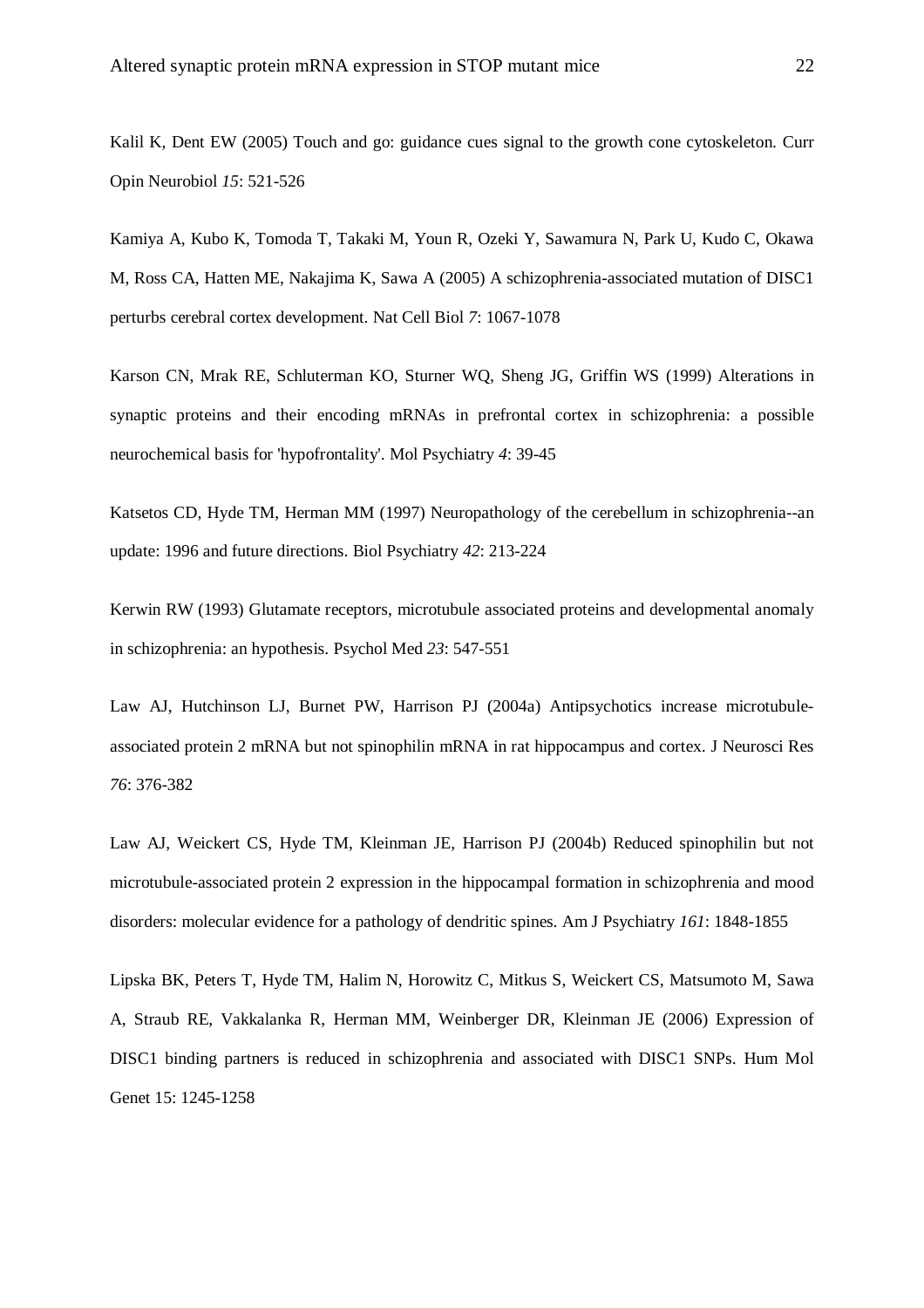Liu Z, Steward R, Luo L (2000) Drosophila Lis1 is required for neuroblast proliferation, dendritic elaboration and axonal transport. Nat Cell Biol *2*: 776-783

Mack TG, Koester MP, Pollerberg GE (2000) The microtubule-associated protein MAP1B is involved in local stabilization of turning growth cones. Mol Cell Neurosci *15*: 51-65

Marquèze Pouey B, Wisden W, Malosio ML, Betz H (1991) Differential expression of synaptophysin and synaptoporin mRNAs in the postnatal rat central nervous system. J Neurosci *11*: 3388-3397

Masliah E, Terry RD, Alford M, DeTeresa R (1990) Quantitative immunohistochemistry of synaptophysin in human neocortex: an alternative method to estimate density of presynaptic terminals in paraffin sections. J Histochem Cytochem *38*: 837-844

Mirnics K, Middleton FA, Lewis DA, Levitt P (2001) Analysis of complex brain disorders with gene expression microarrays: schizophrenia as a disease of the synapse. Trends Neurosci *24*: 479-486

Miyazaki T, Fukaya M, Shimizu H, Watanabe M (2003) Subtype switching of vesicular glutamate transporters at parallel fibre-Purkinje cell synapses in developing mouse cerebellum. Eur J Neurosci *17*: 2563-2572

Moises HW, Zoega T, Gottesman II (2002) The glial growth factors deficiency and synaptic destabilization hypothesis of schizophrenia. BMC Psychiatry *2*: 8

Moores CA, Perderiset M, Francis F, Chelly J, Houdusse A, Milligan RA (2004) Mechanism of microtubule stabilization by doublecortin. Mol Cell *14*: 833-839

Okada Y, Yamazaki H, Sekine Aizawa Y, Hirokawa N (1995) The neuron-specific kinesin superfamily protein KIF1A is a unique monomeric motor for anterograde axonal transport of synaptic vesicle precursors. Cell *81*: 769-780

Paxinos G, Franklin KBJ (2004) The mouse brain in stereotaxic coordinates. Academic Press, San Diego, CA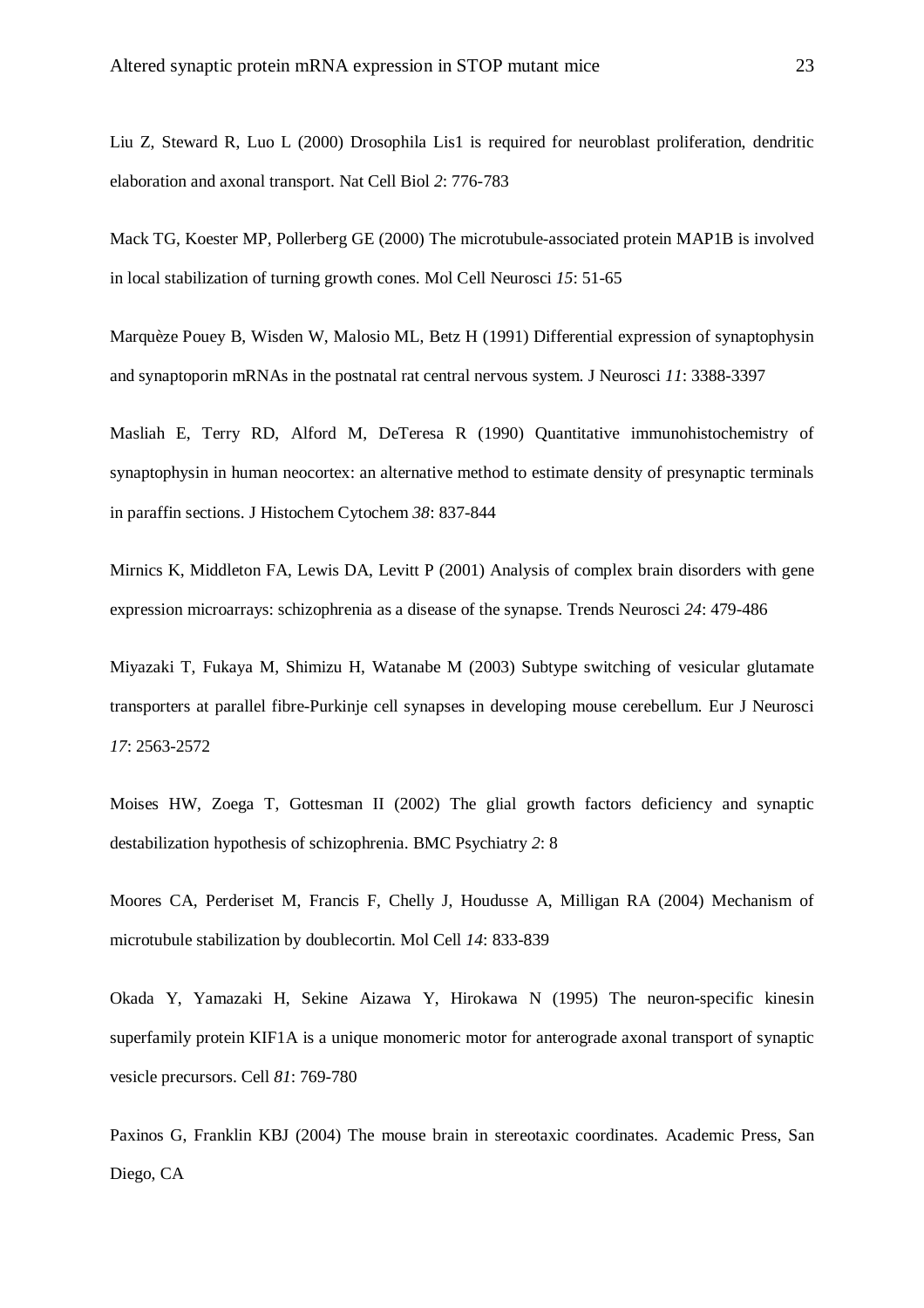Pollard H, Khrestchatisky M, Moreau J, Ben Ari Y, Represa A (1994) Correlation between reactive sprouting and microtubule protein expression in epileptic hippocampus. Neuroscience *61*: 773-787

Schaar BT, McConnell SK (2005) Cytoskeletal coordination during neuronal migration. Proc Natl Acad Sci USA *102*: 13652-13657

Schaefer AW, Kabir N, Forscher P (2002) Filopodia and actin arcs guide the assembly and transport of two populations of microtubules with unique dynamic parameters in neuronal growth cones. J Cell Biol *158*: 139-152

Scott EK, Luo L (2001) How do dendrites take their shape? Nat Neurosci *4*: 359-365

Sergé A, Fourgeaud L, Hemar A, Choquet D (2003) Active surface transport of metabotropic glutamate receptors through binding to microtubules and actin flow. J Cell Sci *116*: 5015-5022

Shimizu H, Iwayama Y, Yamada K, Toyota T, Minabe Y, Nakamura K, Nakajima M, Hattori E, Mori N, Osumi N, Yoshikawa T (2006) Genetic and expression analyses of the STOP (MAP6) gene in schizophrenia. Schizophr Res *84*: 244-252

Suter DM, Forscher P (2000) Substrate-cytoskeletal coupling as a mechanism for the regulation of growth cone motility and guidance. J Neurobiol *44*: 97-113

Takei Y, Teng J, Harada A, Hirokawa N (2000) Defects in axonal elongation and neuronal migration in mice with disrupted tau and map1b genes. J Cell Biol *150*: 989-1000

Tanaka E, Kirschner MW (1995) The role of microtubules in growth cone turning at substrate boundaries. J Cell Biol *128*: 127-137

Tsai LH, Gleeson JG (2005) Nucleokinesis in neuronal migration. Neuron *46*: 383-388

Tucker RP, Garner CC, Matus A (1989) In situ localization of microtubule-associated protein mRNA in the developing and adult rat brain. Neuron *2*: 1245-1256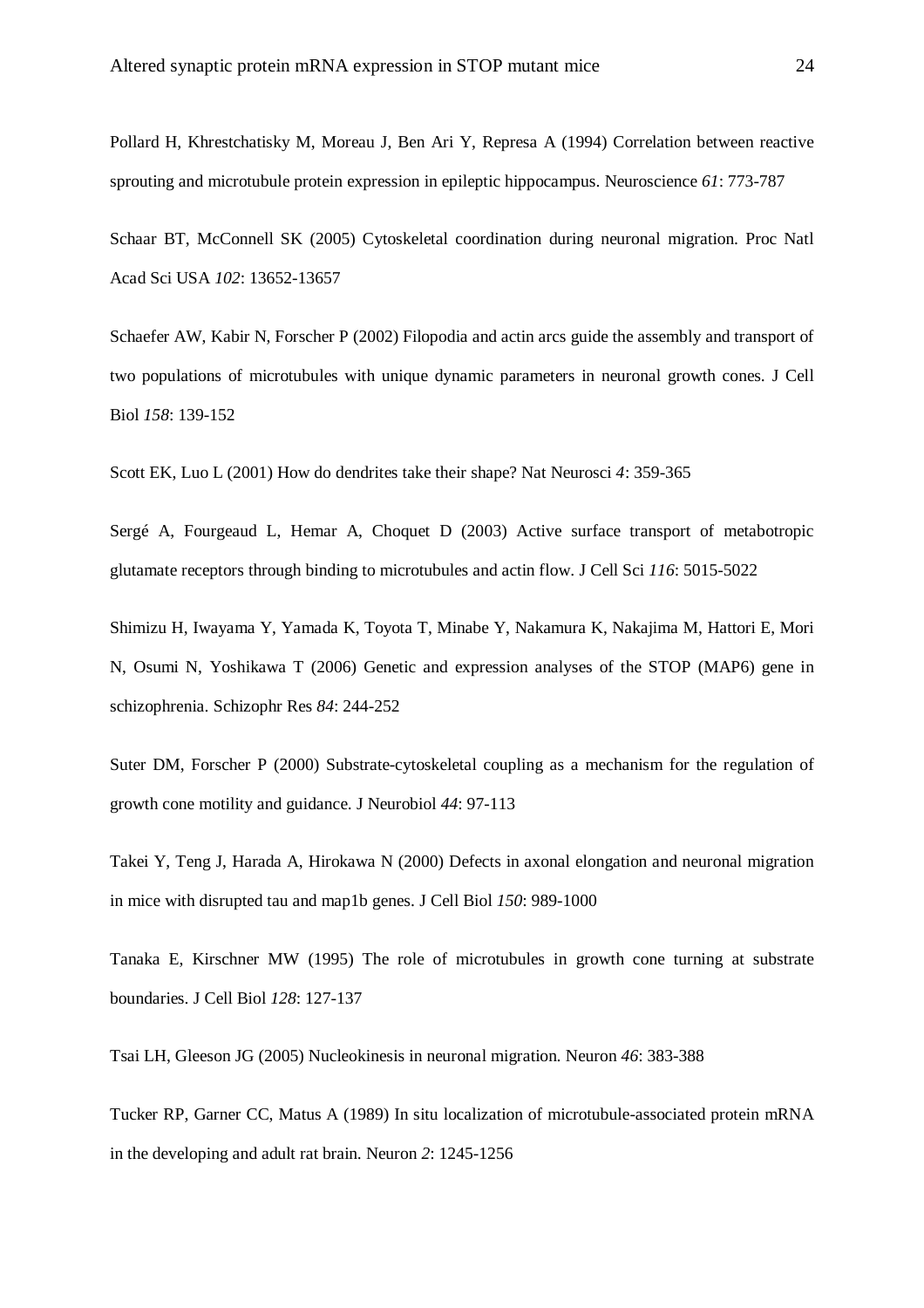van Rossum D, Hanisch UK (1999) Cytoskeletal dynamics in dendritic spines: direct modulation by glutamate receptors? Trends Neurosci *22*: 290-295

Washbourne P, Bennett JE, McAllister AK (2002) Rapid recruitment of NMDA receptor transport packets to nascent synapses. Nat Neurosci *5*: 751-759

Washbourne P, Liu XB, Jones EG, McAllister AK (2004) Cycling of NMDA receptors during trafficking in neurons before synapse formation. J Neurosci *24*: 8253-8264

Webster MJ, Shannon Weickert C, Herman MM, Hyde TM, Kleinman JE (2001) Synaptophysin and GAP-43 mRNA levels in the hippocampus of subjects with schizophrenia. Schizophr Res *49*: 89-98

Weickert CS, Webster MJ, Hyde TM, Herman MM, Bachus SE, Bali G, Weinberger DR, Kleinman JE (2001) Reduced GAP-43 mRNA in dorsolateral prefrontal cortex of patients with schizophrenia. Cereb Cortex *11*: 136-147

Weickert CS, Straub RE, McClintock BW, Matsumoto M, Hashimoto R, Hyde TM, Herman MM, Weinberger DR, Kleinman JE (2004) Human dysbindin (DTNBP1) gene expression in normal brain and in schizophrenic prefrontal cortex and midbrain. Arch Gen Psychiatry *61*: 544-555

Weinberger DR, Egan MF, Bertolino A, Callicott JH, Mattay VS, Lipska BK, Berman KF, Goldberg TE (2001) Prefrontal neurons and the genetics of schizophrenia. Biol Psychiatry *50*: 825-844

Williamson T, Gordon Weeks PR, Schachner M, Taylor J (1996) Microtubule reorganization is obligatory for growth cone turning. Proc Natl Acad Sci USA *93*: 15221-15226

Yonekawa Y, Harada A, Okada Y, Funakoshi T, Kanai Y, Takei Y, Terada S, Noda T, Hirokawa N (1998) Defect in synaptic vesicle precursor transport and neuronal cell death in KIF1A motor proteindeficient mice. J Cell Biol *141*: 431-441

Yu W, Cook C, Sauter C, Kuriyama R, Kaplan PL, Baas PW (2000) Depletion of a microtubuleassociated motor protein induces the loss of dendritic identity. J Neurosci *20*: 5782-5791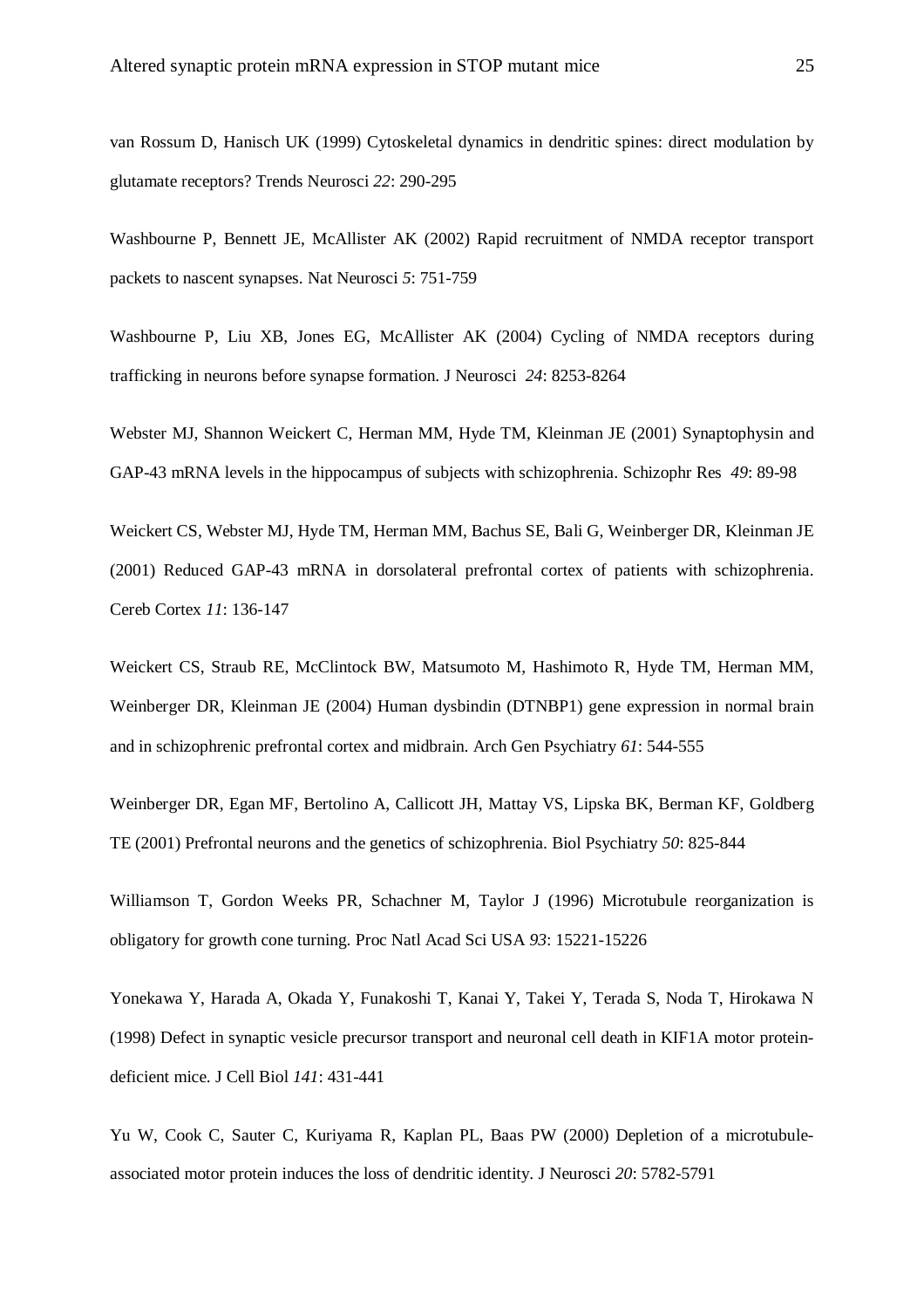Yuen EY, Jiang Q, Feng J, Yan Z (2005) Microtubule regulation of N-methyl-D-aspartate receptor channels in neurons. J Biol Chem *280*: 29420-29427

Zhao C, Takita J, Tanaka Y, Setou M, Nakagawa T, Takeda S, Yang HW, Terada S, Nakata T, Takei Y, Saito M, Tsuji S, Hayashi Y, Hirokawa N (2001) Charcot-Marie-Tooth disease type 2A caused by mutation in a microtubule motor KIF1Bbeta. Cell *105*: 587-597

**Figure Legends**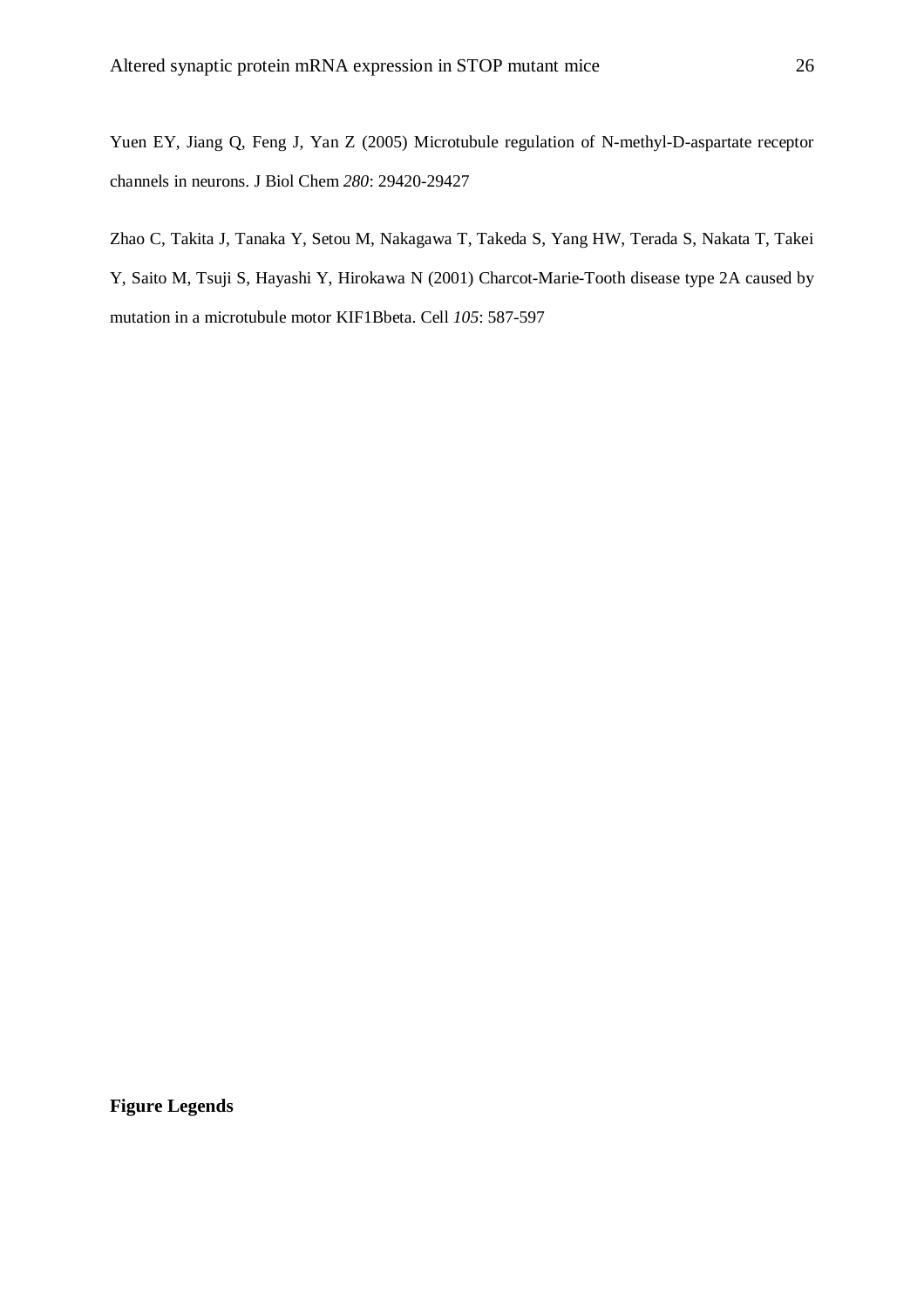Figure 1. Regional distribution of STOP mRNA. Representative autoradiographic images showing the distribution of STOP mRNA at the level of the dorsal hippocampus in wild type (A), heterozygous (C) and STOP null (E) mice, and at the level of the caudate putamen (B) and cerebellum (D) of wild type mice. F: Incubation with excess cold unlabelled probe, showing minimal background signal. CA: cornu Ammonis; CING: cingulate cortex; CPu: caudate putamen; DG: dentate gyrus; GCL: granule cell layer; FPC: fronto-parietal cortex; OC: occipital cortex.

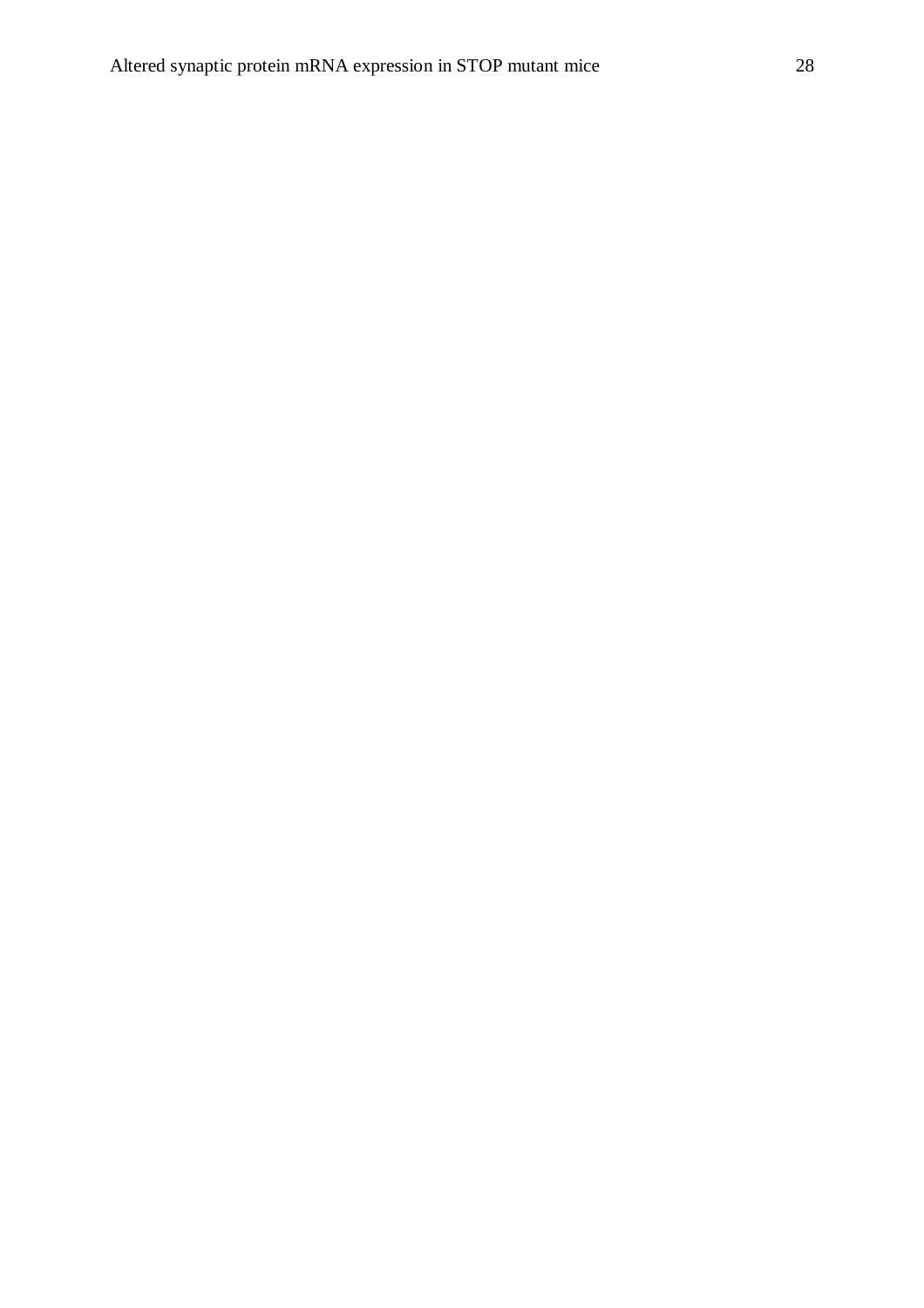Table 1. Summary of post mortem studies of pre- and post synaptic protein mRNA expression in schizophrenia.

| <b>Brain Region</b>    | mRNA          | <b>Main Result</b> | <b>Study</b>                                                                                     |
|------------------------|---------------|--------------------|--------------------------------------------------------------------------------------------------|
| <b>Hippocampus</b>     | Synaptophysin | ↓                  | Eastwood et al., 1995.<br>Eastwood and Harrison,<br>1999.<br>Webster et al., 2001.               |
|                        | <b>VGlut1</b> | ↓                  | Eastwood and Harrison, 2005.                                                                     |
|                        | $GAP-43$      |                    | Eastwood and Harrison, 1998.                                                                     |
|                        |               | $\leftrightarrow$  | Webster et al., 2001.                                                                            |
|                        | Spinophilin   | $\downarrow$       | Law et al., 2004a.                                                                               |
|                        | $MAP-2$       | $\leftrightarrow$  | Law et al., 2004a.                                                                               |
| <b>DLPFC</b>           | Synaptophysin | $\leftrightarrow$  | Karson et al., 1999.<br>Eastwood et al., 2000.<br>Glantz et al., 2000.<br>Weickert et al., 2004. |
|                        | <b>VGlut1</b> |                    | Eastwood and Harrison, 2005.                                                                     |
|                        | $GAP-43$      | $\leftrightarrow$  | Eastwood and Harrison, 1998.                                                                     |
|                        |               |                    | Weickert et al., 2001.                                                                           |
|                        | Spinophilin   | $\leftrightarrow$  | Weickert et al., 2004.                                                                           |
| <b>Occiptal Cortex</b> | Synaptophysin |                    | Eastwood et al., 2000b.                                                                          |
|                        | $GAP-43$      |                    | Eastwood and Harrison, 1998.                                                                     |
| <b>Cerebellum</b>      | Synaptophysin |                    | Eastwood et al., 2001.                                                                           |

Summary is limited to published papers in brain regions relevant to those examined in mice in the current study. DLPFC: dorsolateral prefrontal cortex.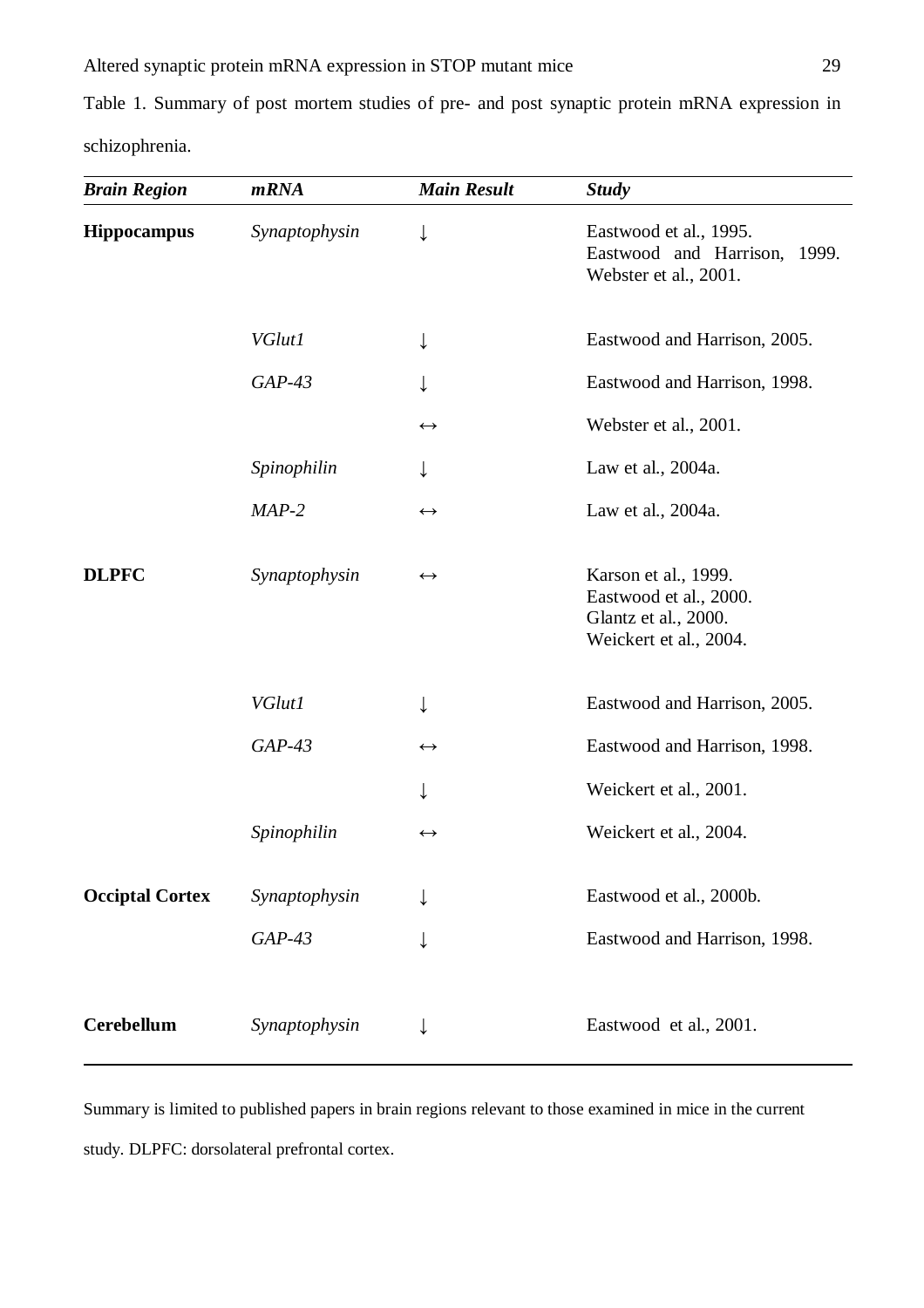| Area            | <b>Effect of Genotype</b>        | Wild type     | Heterozygotes         | <b>Nulls</b>           |
|-----------------|----------------------------------|---------------|-----------------------|------------------------|
|                 |                                  |               |                       |                        |
| DG              | $F_{2, 14} = 2.66, P = 0.105$    | $1928 \pm 75$ | $1655 \pm 134$        | $1523 \pm 115^{\circ}$ |
| CA3             | $F_{2, 14} = 0.67, P = 0.532$    | $3132 \pm 97$ | $2937 \pm 112$        | $2950 \pm 180$         |
| CA <sub>1</sub> | $F_{2, 14} = 5.05, P = 0.022$    | $1981 \pm 63$ | $1654 \pm 81^b$       | $1557 \pm 131^{\circ}$ |
| <b>OC</b>       | $F_{2,14}=7.99, P=0.005$         | $1145 \pm 50$ | $1011 \pm 29^{\rm d}$ | $881 \pm 58^e$         |
| <b>FPC</b>      | $F_{2, 15} = 3.94$ , P=0.042     | $1092 \pm 25$ | $1013 \pm 22^f$       | $1006 \pm 23^8$        |
|                 | CING $F_{2.15} = 3.03$ , P=0.079 | $1565 \pm 57$ | $1338 \pm 49^{\rm h}$ | $1340 \pm 98^{\rm i}$  |
| CPu             | $F_{2, 15} = 0.61$ , P=0.554     | $292 \pm 10$  | $269 \pm 15$          | $280 \pm 16$           |
| CB              | $F_{2,14}=3.08, P=0.078$         | $998 \pm 40$  | $958 \pm 72$          | $793 \pm 37^{j}$       |

Table 2. Synaptophysin mRNA expression in wild type, heterozygous and STOP null mice.

Values are mean <sup>35</sup>SnCi/g tissue equivalents  $\pm$  SEM.  $^{a}$  P=0.041,  $^{b}$  P=0.025,  $^{c}$  P=0.010,  $^{d}$  P=0.045,  $^{e}$ P=0.001,  ${}^{\text{f}}$  P=0.029,  ${}^{\text{g}}$  P=0.022,  ${}^{\text{h}}$  P=0.042,  ${}^{\text{i}}$  P=0.050,  ${}^{\text{j}}$  P=0.037, as compared to wild type. No significant differences were found between heterozygous and null mice. CA: cornu Ammonis; CB: cerebellum; CING: cingulate cortex; CPu: caudate putamen; DG: dentate gyrus; FPC: fronto-parietal cortex; OC: occipital cortex.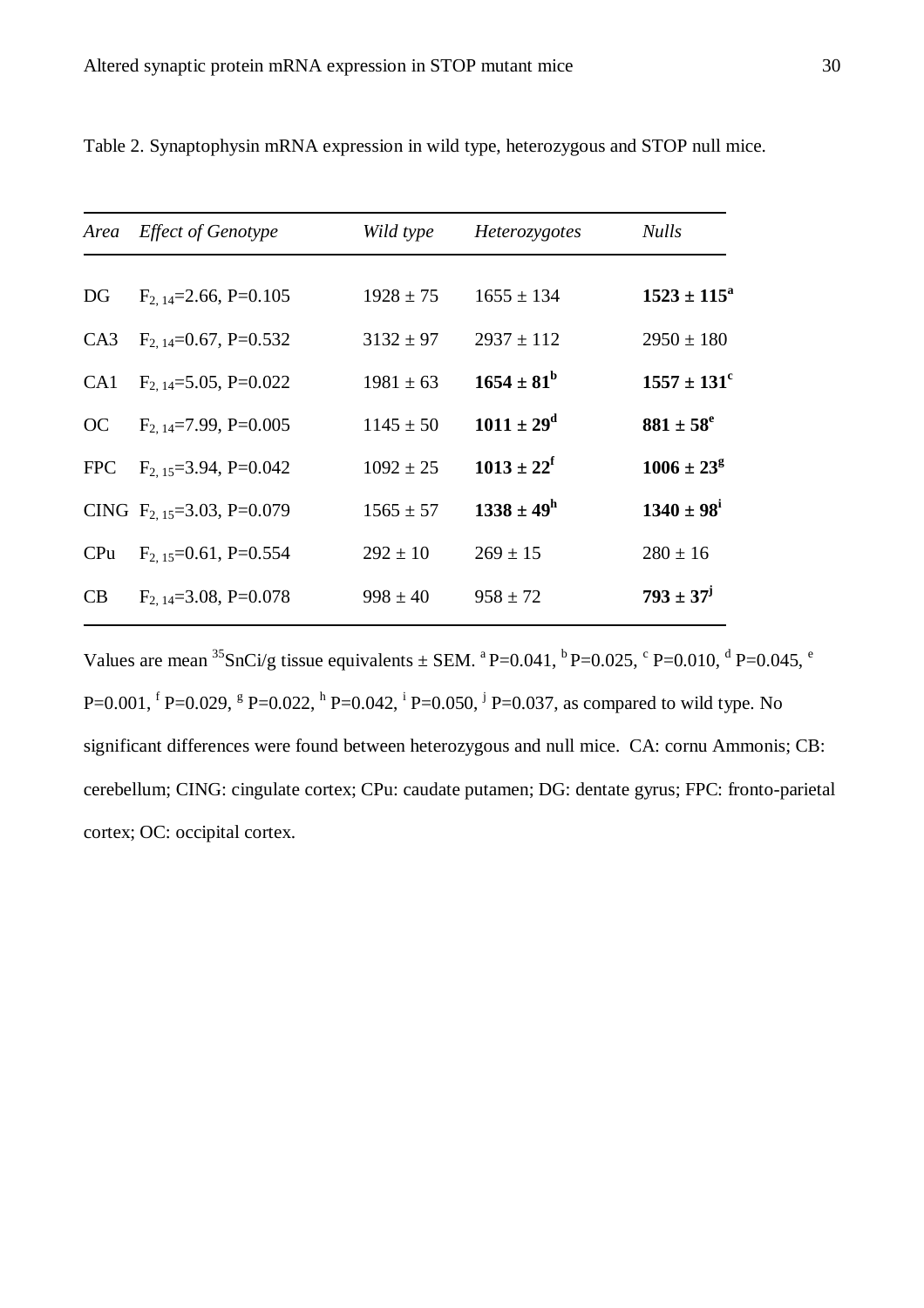| Area            | <b>Effect of Genotype</b>        | Wild type      | Heterozygotes               | <b>Nulls</b>           |
|-----------------|----------------------------------|----------------|-----------------------------|------------------------|
| DG              | $F_{2,14} = 4.68$ , P=0.028      | $2963 \pm 229$ | $2311 \pm 138^a$            | $2233 \pm 180^b$       |
| CA <sub>3</sub> | $F_{2,14} = 4.06, P = 0.041$     | $4985 \pm 155$ | $4114 \pm 273$ <sup>c</sup> | $4546 \pm 110$         |
| CA1             | $F_{2, 14} = 5.18$ , P=0.021     | $3359 \pm 242$ | $2602 \pm 149^{\rm d}$      | $2793 \pm 106^e$       |
| OC              | $F_{2, 14} = 5.18$ , P=0.021     | $1470 \pm 66$  | $1311 \pm 56$               | $1185 \pm 53^{\circ}$  |
| <b>FPC</b>      | $F_{2,14}=2.71, P=0.101$         | $1248 \pm 37$  | $1221 \pm 32$               | $1104 \pm 62^8$        |
|                 | CING $F_{2,14} = 4.21$ , P=0.037 | $1560 \pm 48$  | $1368 \pm 96$               | $1131 \pm 132^{\rm h}$ |
| CB              | $F_{2,14}=2.92, P=0.087$         | $2036 \pm 25$  | $1936 \pm 65$               | $1821 \pm 65^{\circ}$  |
|                 |                                  |                |                             |                        |

Table 3. VGlut1 mRNA expression in wild type, heterozygous and STOP null mice.

Values are mean <sup>35</sup>SnCi/g tissue equivalents  $\pm$  SEM . <sup>a</sup> P=0.020, <sup>b</sup> P=0.016, <sup>c</sup> P=0.013, <sup>d</sup> P=0.007, <sup>e</sup> P=0.046,  ${}^{f}$ P=0.006,  ${}^{g}$  P=0.050,  ${}^{h}$  P=0.012,  ${}^{i}$ P=0.030, as compared to wild types. No significant differences were found between heterozygous and null mice. Abbreviations as in Table 2.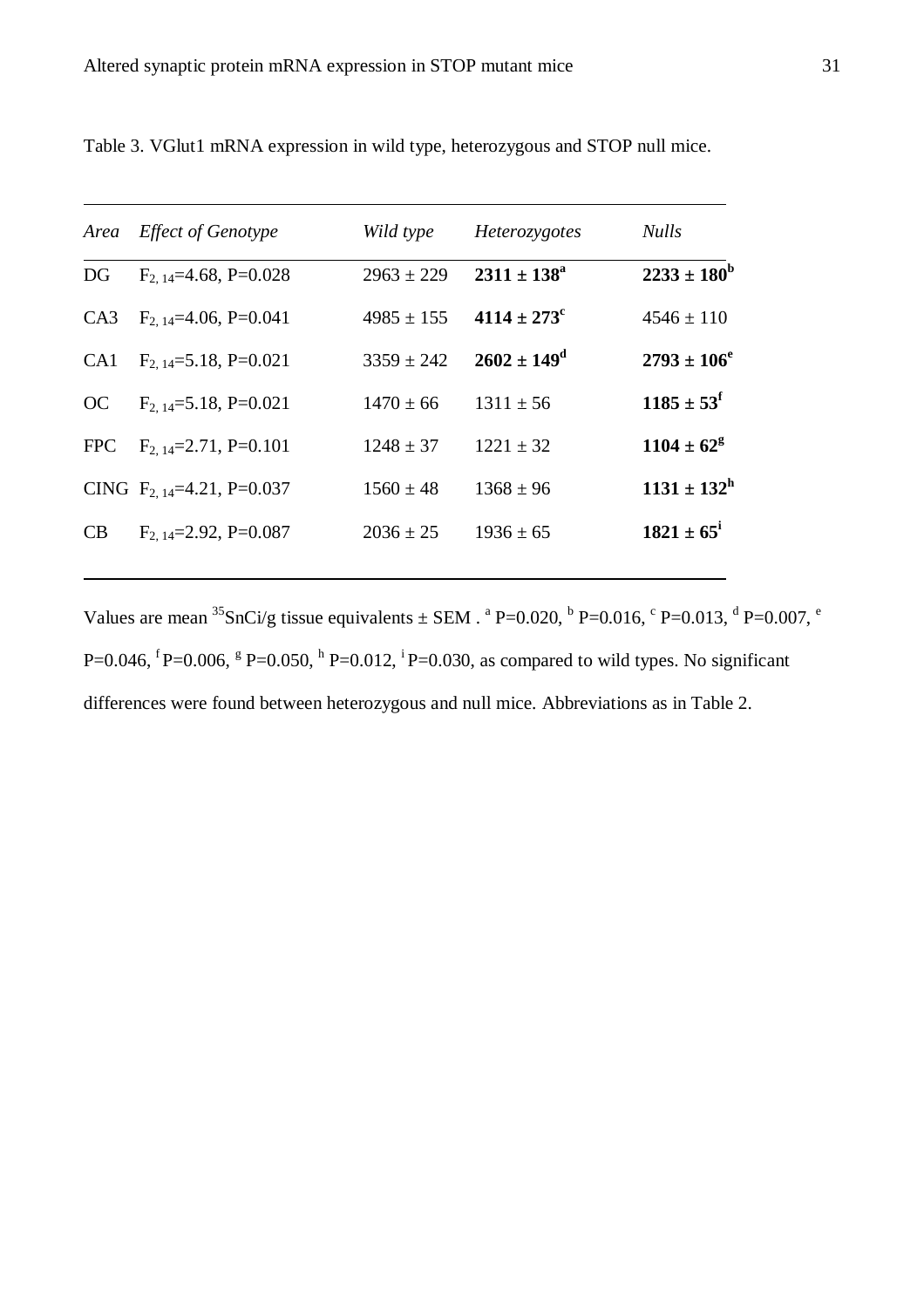| Area            | <b>Effect of Genotype</b>        | Wild type      | Heterozygotes         | <b>Nulls</b>          |
|-----------------|----------------------------------|----------------|-----------------------|-----------------------|
| DG              | $F_{2, 14} = 5.02$ , P=0.023     | $1227 \pm 103$ | $918 \pm 76^{\rm a}$  | $917 \pm 54^{\rm b}$  |
| CA3             | $F_{2,14} = 4.43$ , P=0.032      | $1560 \pm 104$ | $1242 \pm 49^{\circ}$ | $1189 \pm 113^d$      |
| CA <sub>1</sub> | $F_{2, 14} = 5.01$ , P=0.023     | $1476 \pm 195$ | $993 \pm 55^{\circ}$  | $991 \pm 100^{\rm f}$ |
| OC              | $F_{2,14}=1.24$ , P=0.319        | $604 \pm 90$   | $562 \pm 74$          | $438 \pm 70$          |
| <b>FPC</b>      | $F_{2, 15} = 3.38$ , P=0.062     | $109 \pm 5$    | $123 \pm 7$           | $136 \pm 7^{\rm g}$   |
|                 | CING $F_{2.15} = 0.97$ , P=0.402 | $349 \pm 33$   | $293 \pm 43$          | $260 \pm 48$          |
| CPu             | $F_{2, 14} = 0.15$ , P=0.866     | $159 \pm 4$    | $149 \pm 6$           | $149 \pm 22$          |
| CB              | $F_{2, 14} = 1.55$ , P=0.248     | $1750 \pm 44$  | $1666 \pm 56$         | $1782 \pm 37$         |

Table 4. GAP-43 mRNA expression in wild type, heterozygous and STOP null mice.

Values are mean  ${}^{35}$ SnCi/g tissue equivalents  $\pm$  SEM.  ${}^{a}$  P=0.015,  ${}^{b}$ P=0.015,  ${}^{c}$  P=0.031,  ${}^{d}$  P=0.015,  ${}^{e}$ P=0.015,  ${}^f$  P=0.014,  ${}^g$  P=0.020, compared to wild types. No significant differences were found between heterozygous and null mice. Abbreviations as in Table 2.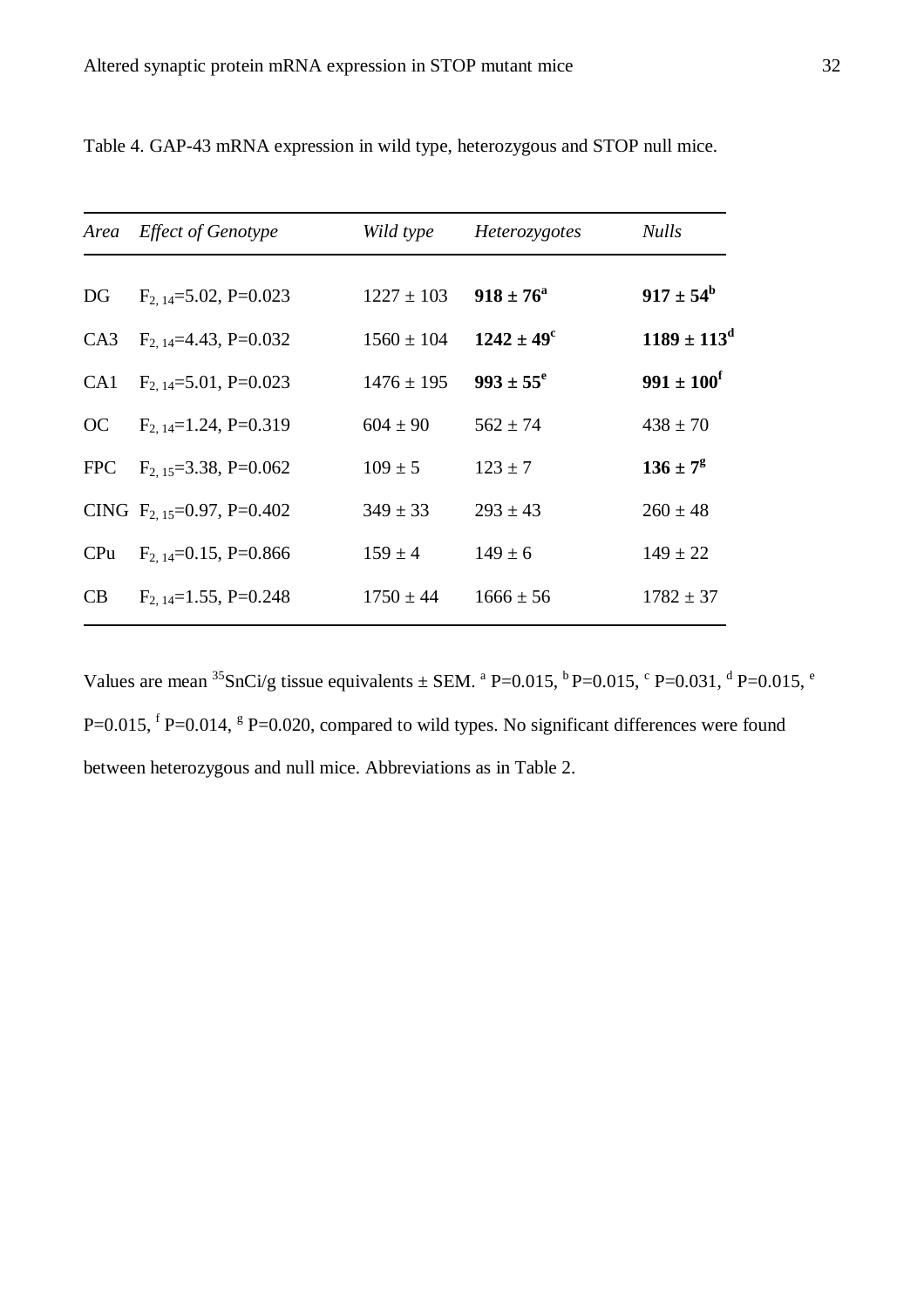| Area       | <b>Effect of Genotype</b>        | Wild type    | Heterozygotes        | <b>Nulls</b>         |
|------------|----------------------------------|--------------|----------------------|----------------------|
|            |                                  |              |                      |                      |
| DG         | $F_{2, 13} = 13.26$ , P=0.001    | $365 \pm 14$ | $272 \pm 13^{\rm a}$ | $261 \pm 15^{\rm b}$ |
| CA3        | $F_{2, 13} = 4.27$ , P=0.038     | $267 \pm 5$  | $221 \pm 11^{\circ}$ | $211 \pm 18^{\rm d}$ |
| CA1        | $F_{2,13}=4.23, P=0.038$         | $249 \pm 16$ | $207 \pm 14^e$       | $192 \pm 6^f$        |
| OC         | $F_{2, 13} = 3.18$ , P=0.075     | $138 \pm 3$  | $124 \pm 3$          | $118 \pm 8^{\circ}$  |
| <b>FPC</b> | $F_{2,15}=3.45, P=0.059$         | $34 \pm 2$   | $35 \pm 3^{\rm h}$   | $44 \pm 4^{\rm i}$   |
|            | CING $F_{2.15} = 1.27$ , P=0.310 | $80 \pm 3$   | $74 \pm 4$           | $82 \pm 5$           |
| CPu        | $F_{2,15}=2.63, P=0.105$         | $37 \pm 2$   | $36 \pm 1^{j}$       | $45 \pm 5$           |
| CB         | $F_{2, 13} = 4.09$ , P=0.042     | $675 \pm 15$ | $628 \pm 20$         | $580 \pm 32^k$       |
|            |                                  |              |                      |                      |

Table 5. Spinophilin mRNA expression in wild type, heterozygous and STOP null mice.

Values are mean <sup>35</sup>SnCi/g tissue equivalents  $\pm$  SEM. <sup>a</sup> P=0.001, <sup>b</sup> P<0.001, <sup>c</sup> P=0.033, <sup>d</sup> P=0.016, <sup>e</sup> P=0.043,  ${}^f$  P=0.014,  ${}^g$  P=0.027,  ${}^i$  P=0.037,  ${}^k$  P=0.013, as compared to wild types.

 $h$  P=0.040,  $\dot{h}$  P=0.05 as compared to nulls. Abbreviations as in Table 2.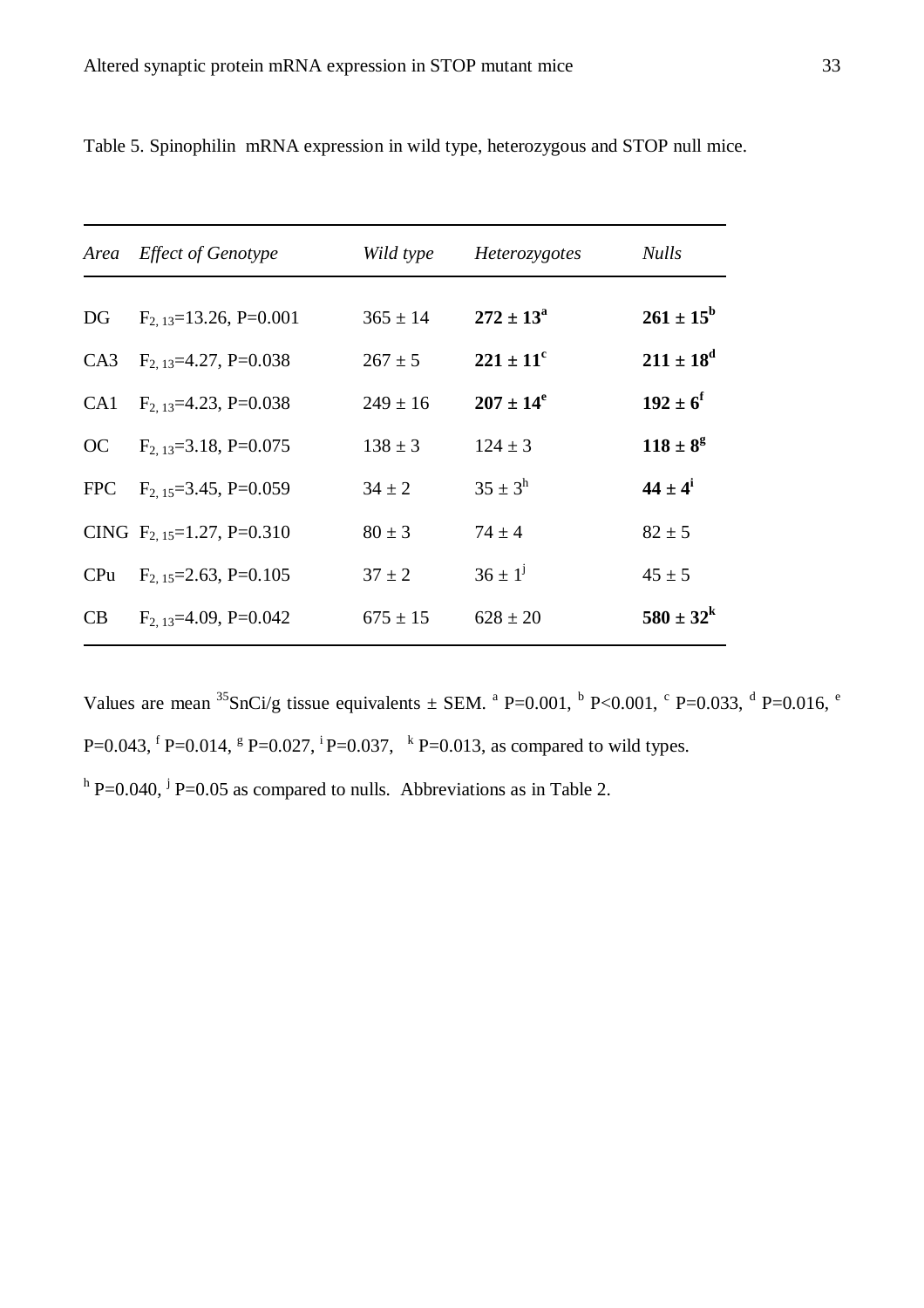| Area            | Wild type     | Heterozygotes | <b>Nulls</b>         |
|-----------------|---------------|---------------|----------------------|
| DG              | $1216 \pm 36$ | $1191 \pm 30$ | $1138 \pm 88$        |
| CA3             | $940 \pm 46$  | $971 \pm 47$  | $926 \pm 33$         |
| CA <sub>1</sub> | $909 \pm 19$  | $938 \pm 26$  | $930 \pm 22$         |
| <b>OC</b>       | $617 \pm 50$  | $594 \pm 90$  | $605 \pm 59$         |
| <b>FPC</b>      | $584 \pm 17$  | $588 \pm 22$  | $566 \pm 22$         |
| <b>CING</b>     | $834 \pm 30$  | $802 \pm 23$  | $749 \pm 27$         |
| CP <sub>u</sub> | $385 \pm 11$  | $395 \pm 14$  | $375 \pm 16$         |
| <b>CB</b>       | $713 \pm 16$  | $804 \pm 20$  | $723 \pm 23^{\circ}$ |
|                 |               |               |                      |

Table 6. MAP2 mRNA expression in wild type, heterozygous and STOP null mice.

Values are mean  ${}^{35}$ SnCi/g tissue equivalents  $\pm$  SEM. No overall effect of genotype, or genotype by area interactions were detected. Abbreviations as in Table 2.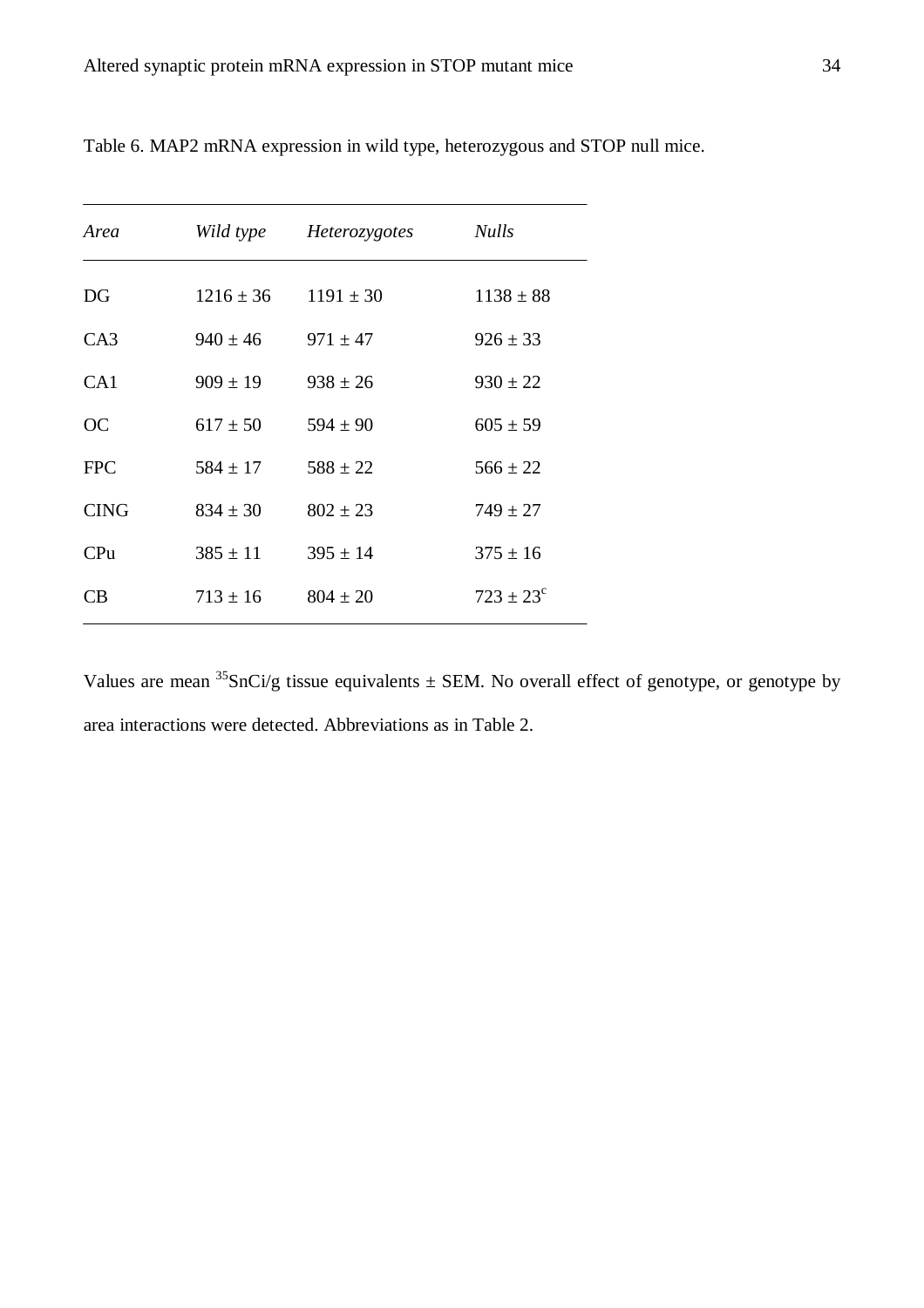| Area            | Wild type      | Heterozygotes  | <b>Nulls</b>   |
|-----------------|----------------|----------------|----------------|
| DG              | $1105 \pm 22$  | $1169 \pm 68$  | $1157 \pm 35$  |
| CA3             | $1793 \pm 104$ | $1871 \pm 123$ | $2102 \pm 168$ |
| CA <sub>1</sub> | $1350 \pm 87$  | $1440 \pm 59$  | $1562 \pm 56$  |
| <b>OC</b>       | $677 \pm 5$    | $675 \pm 5$    | $670 \pm 6$    |
| <b>FPC</b>      | $371 \pm 24$   | $353 \pm 14$   | $397 \pm 27$   |
| <b>CING</b>     | $501 \pm 40$   | $470 \pm 40$   | $542 \pm 44$   |
| CPu             | $248 \pm 15$   | $238 \pm 17$   | $281 \pm 19$   |
| CB.             | $863 \pm 15$   | $956 \pm 102$  | $847 \pm 6.5$  |
|                 |                |                |                |

Table 7. GAPDH mRNA expression in wild type, heterozygous and STOP null mice.

Values are mean  ${}^{35}SnCi/g$  tissue equivalents  $\pm$  SEM . No overall effect of genotype, or genotype by area interactions were detected. Abbreviations as in Table 2.